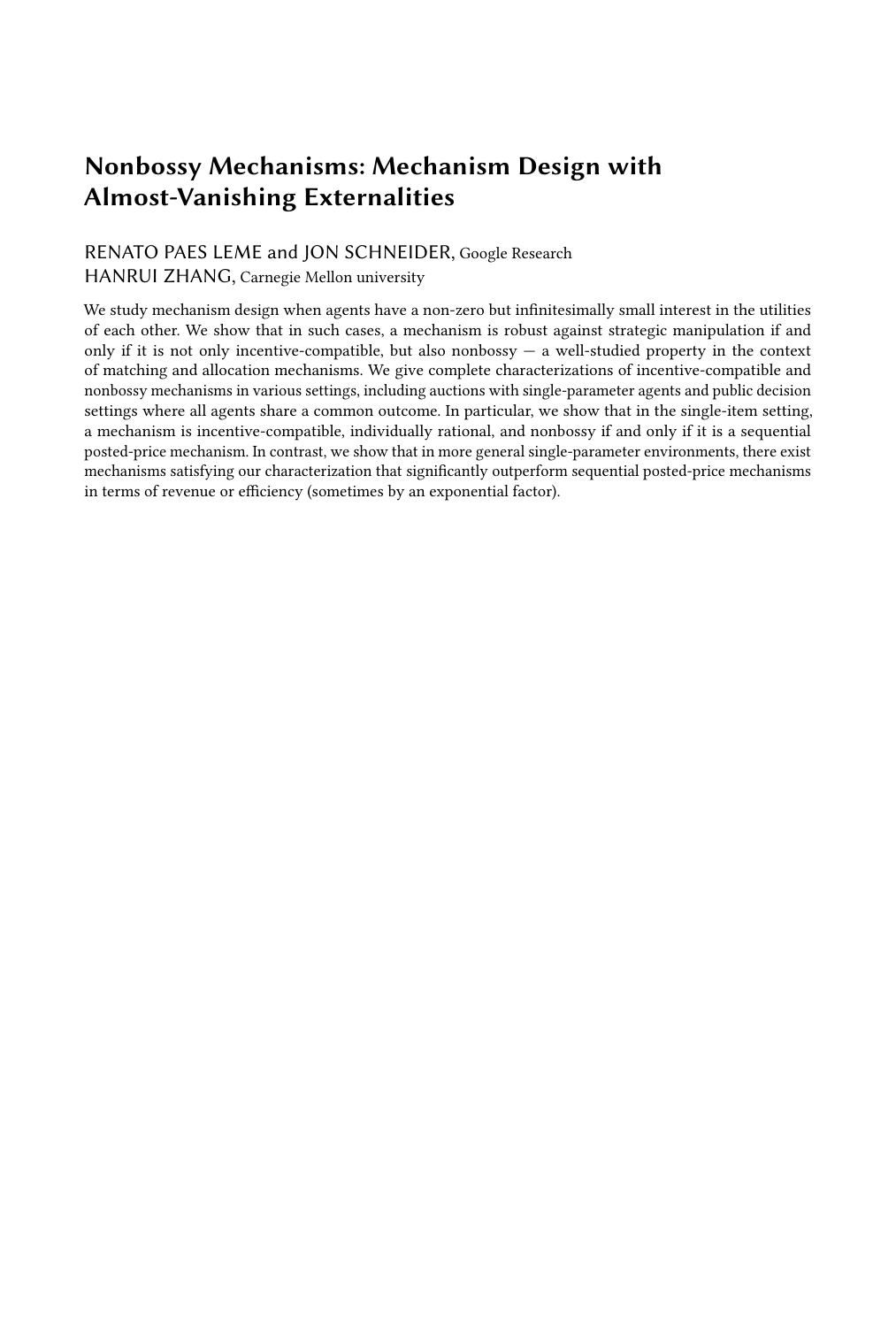#### 1 INTRODUCTION

Incentive-compatibility is the canonical notion of robustness against strategic behavior in mechanism design. Incentive-compatible mechanisms guarantee that self-interested agents cannot benefit from misreporting their private information. However, such mechanisms may still be prone to manipulation by agents who care about each other. For example, two rival companies competing for an item at an auction may not care solely about the utility they gain from winning the item, but may also care about the utility their rival loses from having to pay a higher price. In other settings, altruistic agents may not care solely about their own utility but also care some amount for the well-being of others. Such "externalities" complicate the standard picture of mechanism design.

Interestingly, many common incentive-compatible mechanisms are no longer robust against strategic behavior in the presence of these externalities, even when these externalities are infinitesimally small. For example, consider two weakly cooperating agents participating in a second price auction, where a single item is being sold. These agents behave in the following way: their primary goal is to maximize their own utility, which is their private value minus the payment if they win the item, and 0 otherwise; in the case where they cannot (rationally) win the item, they instead try to achieve their secondary goal, which is to maximize the other agent's utility. Then, assuming both agents know each other's value, one dominant bidding strategy for both agents is the following: the agent with the higher value should bid their true value, and the agent with the lower value should bid 0. As a result, the agent with the higher value still wins the item, but their payment is always 0.

On the other hand, there do exist some incentive-compatible mechanisms which remain robust in the presence of vanishingly small (but non-zero) externalities. One reason why sequential postedprice mechanisms — where an auctioneer iterates through the agents in order, offering each agent a take-it-or-leave-it price — are appealing in practice is this type of robustness. In particular, in a posted-price mechanism, an agent cannot change the utility of other agents without changing their own outcome (winning or losing the item), and thus cannot optimize for their secondary objective without costing themselves utility. Note that posted-price mechanisms are further agnostic to the specific types of externalities of the agents: they are robust regardless of whether the agents' externalities are altruistic or malicious (or completely arbitrary), and do not require the agents to report their externalities up front.

The above examples illustrate the setting that we call "almost-vanishing externalities", where externalities are present and unreported to the mechanism designer, but are less important than an agent's primary goal of maximizing their own utility. Many rational agents in the real world naturally behave this way: such agents act carefully to optimize for their main interest, except when it does not really matter  $-$  if multiple actions are equally good as far as their main interest is concerned, then they turn to further optimizing for their interest in other agents, be it sympathy, envy, or any other consideration deemed rationally irrelevant.

In this paper, we study the problem of mechanism design in the setting of almost-vanishing externalities. Our main goal is to answer the following questions:

What mechanisms are robust against strategic behavior when agents exhibit almostvanishing interest in each other's utilities? What are the power and limitations of these mechanisms?

## 1.1 Our Results

Alternate interpretation: nonbossy mechanisms. We begin by giving another interpretation of robustness in the presence of almost-vanishing externalities: such robustness requires, in addition to the classical notion of incentive-compatibility, that no agent can change the outcomes that other agents receive, or the amounts that other agents pay, without changing their own outcome or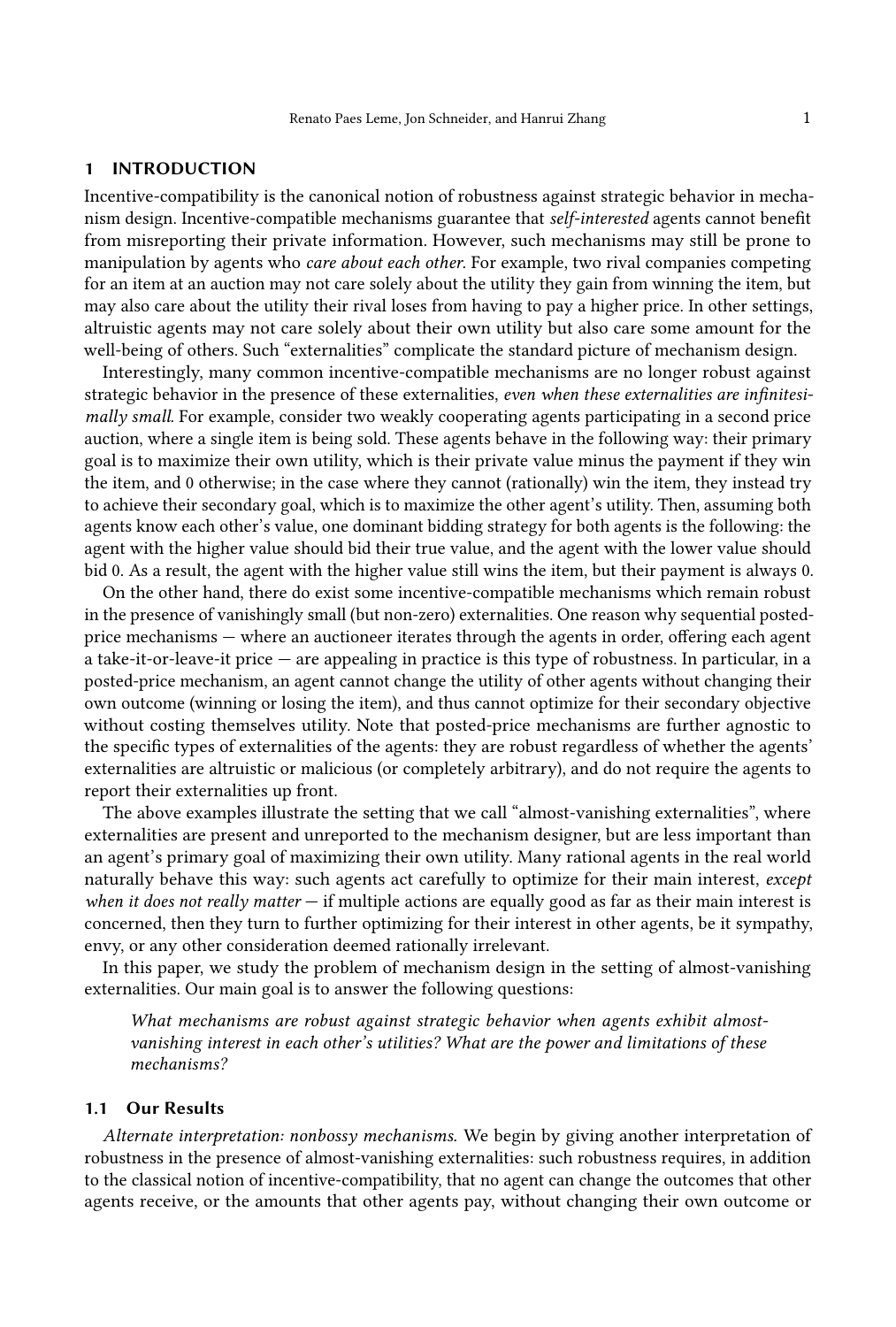payment. We call mechanisms that satisfy this guarantee nonbossy mechanisms (in accordance with the existing notion of nonbossiness in the economics literature; see Section [1.2](#page-3-0) for an overview). Moreover, incentive-compatibility and nonbossiness together are also sufficient for robustness in the presence of almost-vanishing externalities. This interpretation of externality-robust mechanisms as nonbossy mechanisms is more amenable to analysis and enables all subsequent results of the paper.

Characterizing nonbossy mechanisms. We then turn to the structure of nonbossy mechanisms in various concrete classes of environments that are commonly considered in the context of mechanism design. We first prove a general characterization of the payment rules of nonbossy mechanisms. Specifically, we show that as long as the environment is "expressive" enough (contains a wide enough range of valuation functions) the payment rule of any incentive-compatible and nonbossy mechanism is a function of the outcomes  $\omega l_y$  — if two valuation profiles lead to the same outcomes for all agents, then the amounts that all agents pay must also be the same. Almost all commonly studied environments are expressive enough for this characterization to hold<sup>[1](#page-2-0)</sup>.

Based on the payment characterization, we further investigate two prominent settings in mechanism design, and provide complete characterizations of nonbossy mechanisms. First, we consider the abstract setting where the mechanism selects a single outcome (corresponding to a public decision, such as the location of a hospital) that is shared by all agents, and each agent may value each potential outcome arbitrarily. For this setting, we show that quite surprisingly, any mechanism that is incentive-compatible and nonbossy must either be dictatorial or always choose between only 2 outcomes. In other words, when choosing a common outcome, only trivial mechanisms can be robust against strategic behavior if agents care (even infinitesimally) about each other. This is reminiscent of the celebrated Gibbard-Satterthwaite theorem [\[Gibbard, 1973,](#page-19-0) [Satterthwaite, 1975\]](#page-19-1), and indeed the proof works by reducing to that theorem.

We then investigate the single-parameter setting where identical items are allocated, and each agent is interested in at most one item. For this setting, we show that nonbossy (and incentivecompatible and individually rational) mechanisms generalize sequential posted-price mechanisms, which approach all agents one by one and make take-it-or-leave-it offers. In particular, if there is a single item being sold, then the two classes of mechanisms are exactly the same. This provides an interesting semantic interpretation of sequential posted-price mechanisms in the single-item setting: the only mechanisms in the single-item setting that are robust in the presence of almost-vanishing externalities are sequential posted-price mechanisms. To the best of our knowledge, this is the first characterization of this kind for sequential posted-price mechanisms.

When there are multiple items (or even richer feasibility constraints), nonbossy, incentivecompatible and individually rational mechanisms are strictly richer than sequential posted-price mechanisms: in particular, they allow for posting a vector of prices to all agents simultaneously, which is accepted if and only if each agent accepts their personal component of the price vector. More generally, nonbossy, incentive-compatible and individually rational mechanisms correspond to decision lists with exceptions: a mechanism can be implemented using a sequence of price vectors, each associated with a distinct vector of outcomes and an exception list, consisting of a subset of other price vectors. The mechanism checks these price vectors one by one, and chooses the outcomes associated with the first vector satisfying: (1) all agents accept the price vector, and (2) there does not exist another price vector that is also accepted in the exception list of this price vector. In fact, we show that if the exception lists are chosen appropriately, then the order in which these price vectors are considered does not matter. The proof explicitly constructs a decision list given a mechanism, by first showing that any nonbossy and incentive-compatible mechanism must

<span id="page-2-0"></span><sup>&</sup>lt;sup>1</sup>We also show this property is necessary for this characterization, in the sense that there exist environments without this property in which the payment characterization fails.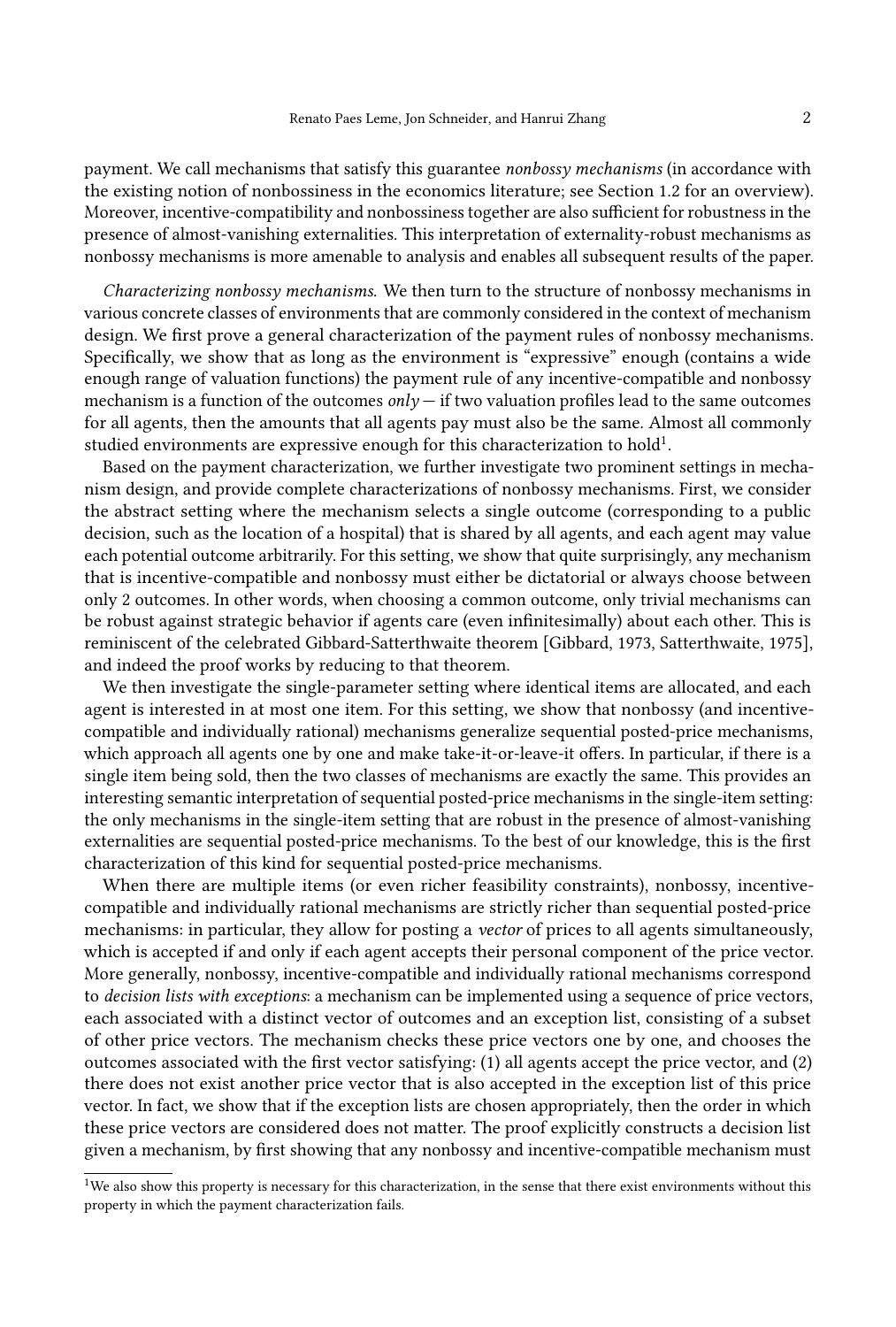"break ties consistently", i.e., if the mechanism chooses one outcome vector when another outcome vector is also satisfied, then it can never choose the latter vector whenever the former is satisfied. Given this, one can construct a decision tree from a mechanism, which can then be turned into a decision list by merging nodes corresponding to the same outcome vector.

Separating nonbossy and sequential posted-price mechanisms. Our characterization shows that in single-parameter environments, nonbossy mechanisms generally have richer forms than sequential posted-price mechanisms. However, it is not immediately clear how much additional power nonbossy mechanisms have. To this end, we further establish strict separations in terms of revenue and efficiency between mechanisms that are nonbossy, incentive-compatible and individually rational, and sequential posted-price mechanisms in single-parameter environments. In particular, we identify two sources of separation: rich feasibility constraints and correlation between agents. With arbitrary downward-closed feasibility constraints, we show that nonbossy, incentive-compatible and individually rational mechanisms can guarantee an  $\Omega(1/\log r)$  fraction of the optimal welfare (or revenue), where  $r$  is the maximum number of agents who can simultaneously receive an item. In contrast, it is known that no sequential posted-price mechanism can achieve an approximation ratio better than  $O(1/r)$  [\[Babaioff et al., 2007\]](#page-18-0). When agents' valuations can be correlated, we provide examples with only 2 agents where nonbossy, incentive-compatible and individually rational mechanisms can extract the full optimal welfare as revenue, whereas sequential posted-price mechanisms can only partially extract the optimal welfare. These results shed further light on the potential of nonbossy mechanisms, and show how they can provide more desirable tradeoffs between robustness against strategic behavior and revenue/efficiency compared to other simple mechanisms. In particular, nonbossy mechanisms are more powerful than sequential posted-price mechanisms (the archetypal "simple mechanisms"), and at the same time provide stronger robustness compared to generic incentive-compatible mechanisms.

#### <span id="page-3-0"></span>1.2 Related Work

Nonbossy allocation rules and social choice functions. Our results can be viewed as a monetary version of previous results on nonbossy allocation rules and social choice functions. [Satterthwaite](#page-19-2) [and Sonnenschein](#page-19-2) [\[1981\]](#page-19-2) propose the notion of nonbossiness for allocation mechanisms without money, and give several characterizations thereof. Since then, nonbossy allocation rules have been studied extensively: see the survey by [Thomson](#page-19-3) [\[2016\]](#page-19-3) for a comprehensive exposition. The vast majority of these results focus on environments without money (e.g., allocation of indivisible items [\[Hatfield, 2009,](#page-19-4) [Pápai, 2001,](#page-19-5) [Svensson, 1999\]](#page-19-6), matching [\[Bade, 2020,](#page-18-1) [Kojima, 2010\]](#page-19-7), etc.), which make them incomparable with our results. Below we discuss several results that are particularly related to ours.

[Svensson and Larsson](#page-19-8) [\[2002\]](#page-19-8) study nonbossy allocation mechanisms where, in addition to indivisible items, there is a fixed amount of money being allocated. They show that the space of strategyproof and nonbossy mechanisns is finite, and that this space can be further restricted with additional properties enforced. This setting is different from ours, because the total "payment" (i.e., money being allocated) has to sum up to the fixed amount — indeed, the finiteness of the space of mechanisms is too strong to be true with general payments that we consider.

[Mishra and Quadir](#page-19-9) [\[2014\]](#page-19-9) study single-item auctions with a property which [Thomson](#page-19-3) [\[2016\]](#page-19-3) terms "non-monetary nonbossiness": the property states that no agent should be able to change other agents' outcomes without changing their own outcome, but puts no restrictions on payments. [Mishra and Quadir](#page-19-9) [\[2014\]](#page-19-9) show an allocation rule is implementable in dominant strategies and nonmonetary nonbossy if and only if it is strongly rationalizable. [Nath and Sen](#page-19-10) [\[2015\]](#page-19-10) study "allocation nonbossy" social choice functions, which is the same as non-monetary nonbossiness. They show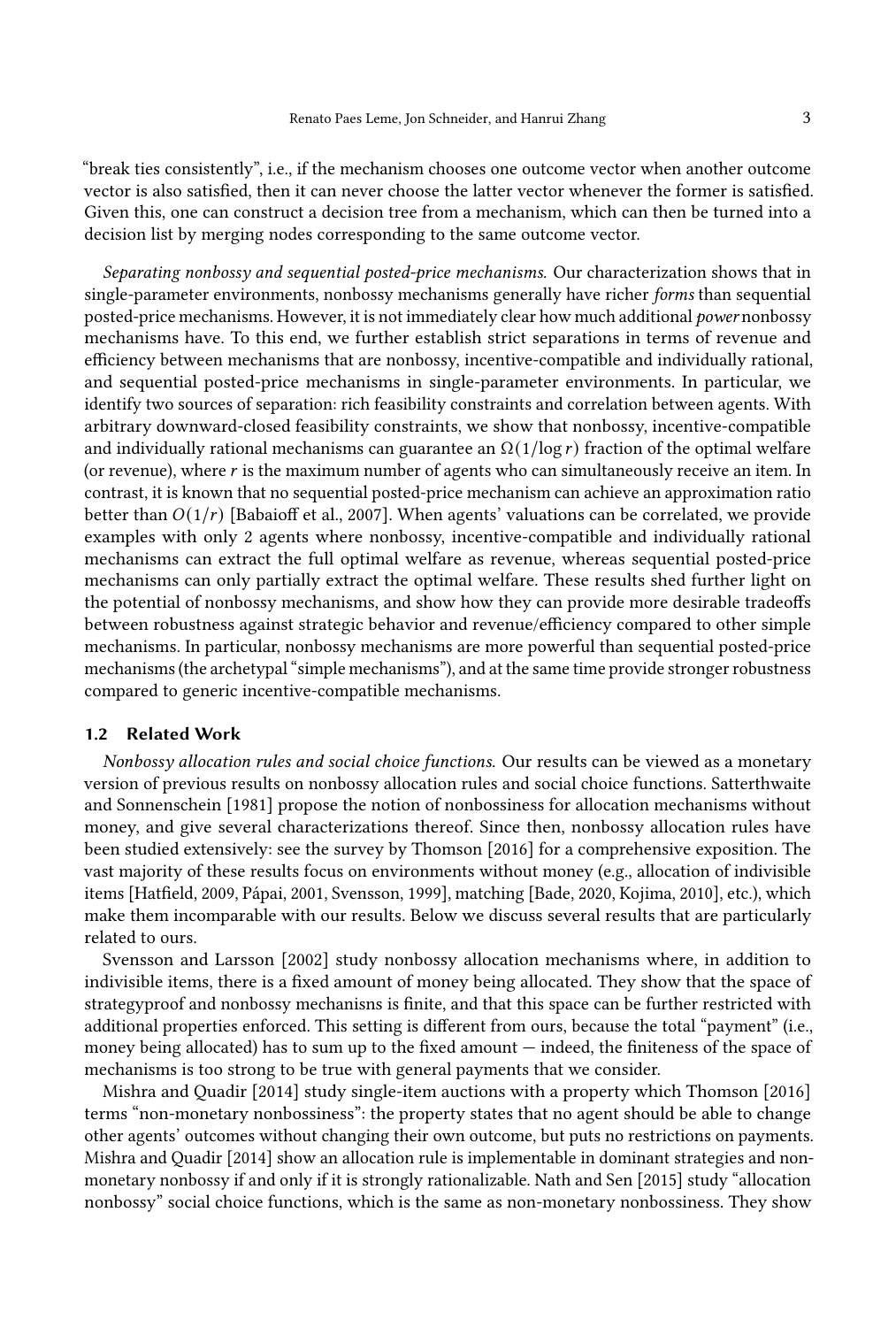that given some richness assumptions, any social choice function that is onto, strategyproof and non-monetary nonbossy must be an affine maximizer. [Mukherjee](#page-19-11) [\[2015\]](#page-19-11) studies "nonbossiness in decision", which is again equivalent to non-monetary nonbossiness. The author shows that in the single-item setting, any anonymous, strategyproof, and non-monetary nonbossy allocation rule must be that of a Vickrey auction with a reserve price. As noted by [Thomson](#page-19-3) [\[2016\]](#page-19-3), nonmonetary nonbossiness is incomparable to the notion of nobossiness that we study. Moreover, it is not clear what semantic interpretations (e.g., robustness against a certain form of strategic behavior) non-monetary nonbossiness has beyond its very definition.

Finally, perhaps most closely related to our results is the recent work by [Pycia and Raghavan](#page-19-12) [\[2021\]](#page-19-12), who study the same notion of nonbossiness as ours in single-item auctions with general payments. They show that (1) the first-price auction with no reserve is the essentially unique mechanism that is nonbossy, individually rational, and efficient in equilibrium, and (2) the firstprice auction with the optimal reserve price is the essentially unique mechanism that is nonbossy, individually rational, and revenue maximizing. These results are not directly comparable to ours: aiming to capture robustness against strategic behavior with almost-vanishing externalities, we focus on nonbossy mechanisms that are also incentive-compatible, which first-price auctions clearly are not. In fact, both the results by [Pycia and Raghavan](#page-19-12) [\[2021\]](#page-19-12) and our results imply that no incentive-compatible and nonbossy mechanism can be efficient (i.e., welfare-maximizing) or revenue-maximizing in the single-item setting.

Stronger notions of robustness. Conceptually, our results are along the line of research on stronger notions of robustness against strategic behavior in mechanism design. Perhaps the closest notion of robustness to ours is obvious strategyproofness by [Li](#page-19-13) [\[2017\]](#page-19-13) (as well as variants thereof, such as strong obvious strategyproofness [\[Pycia and Troyan, 2018\]](#page-19-14)), which, roughly speaking, requires that the worst thing that may happen to an agent (over other agents' actions) under truthful reporting must be at least as good as the best thing that may happen (again, over other agents' actions) under any possible deviation. This is similar to our notion of nonbossiness at a high level, in the sense that both notions put limitations on how an agent may influence the utility of other agents. However, as we show in Section [B,](#page-20-0) these two notions of robustness are not directly comparable, and in particular, neither notion subsumes the other. Another notion of robustness is credibility by [Akbarpour and Li](#page-18-2) [\[2020\]](#page-18-2), which roughly says that the principal has no incentive to cheat in the mechanism. In contrast, we assume full commitment power for the principal, and our notion of robustness concerns agents' incentives only.

Mechanisms with (non-vanishing) externalities. The concept of "externalities" is well established in the economics literature, and there is a significant line of existing work on mechanism design with externalities [\[Bartling and Netzer, 2016,](#page-18-3) [Bernstein and Winter, 2012,](#page-18-4) [Jehiel et al., 1996,](#page-19-15) [1999,](#page-19-16) [Segal,](#page-19-17) [1999\]](#page-19-17), in addition to closely related lines of work on mechanism design with altruistic [\[Fehr and](#page-19-18) [Schmidt, 2006,](#page-19-18) [Levine, 1998\]](#page-19-19) or spiteful agents [\[Brandt et al., 2005,](#page-18-5) [Brandt and Weiß, 2001,](#page-18-6) [Morgan](#page-19-20) [et al., 2003,](#page-19-20) [Zhou and Lukose, 2007\]](#page-20-1). As far as we are aware, we are the first to specifically study the setting of externalities that tend to zero in size (or mechanisms robust to small externalities), and the techniques used for larger externalities are significantly different than the techniques we employ.

Simple mechanisms and posted-price mechanisms. Another related topic is simple mechanisms, and in particular, posted-price mechanisms. The study of simple mechanisms is driven by the fact that in rich environments (e.g., with multiple items and possibly non-additive valuations), optimal mechanisms in terms of revenue or welfare can be complex [\[Daskalakis et al., 2017,](#page-18-7) [Hart and Reny,](#page-19-21) [2015,](#page-19-21) [Manelli and Vincent, 2007,](#page-19-22) [Thanassoulis, 2004\]](#page-19-23) and/or hard to compute [\[Daskalakis et al., 2014,](#page-18-8)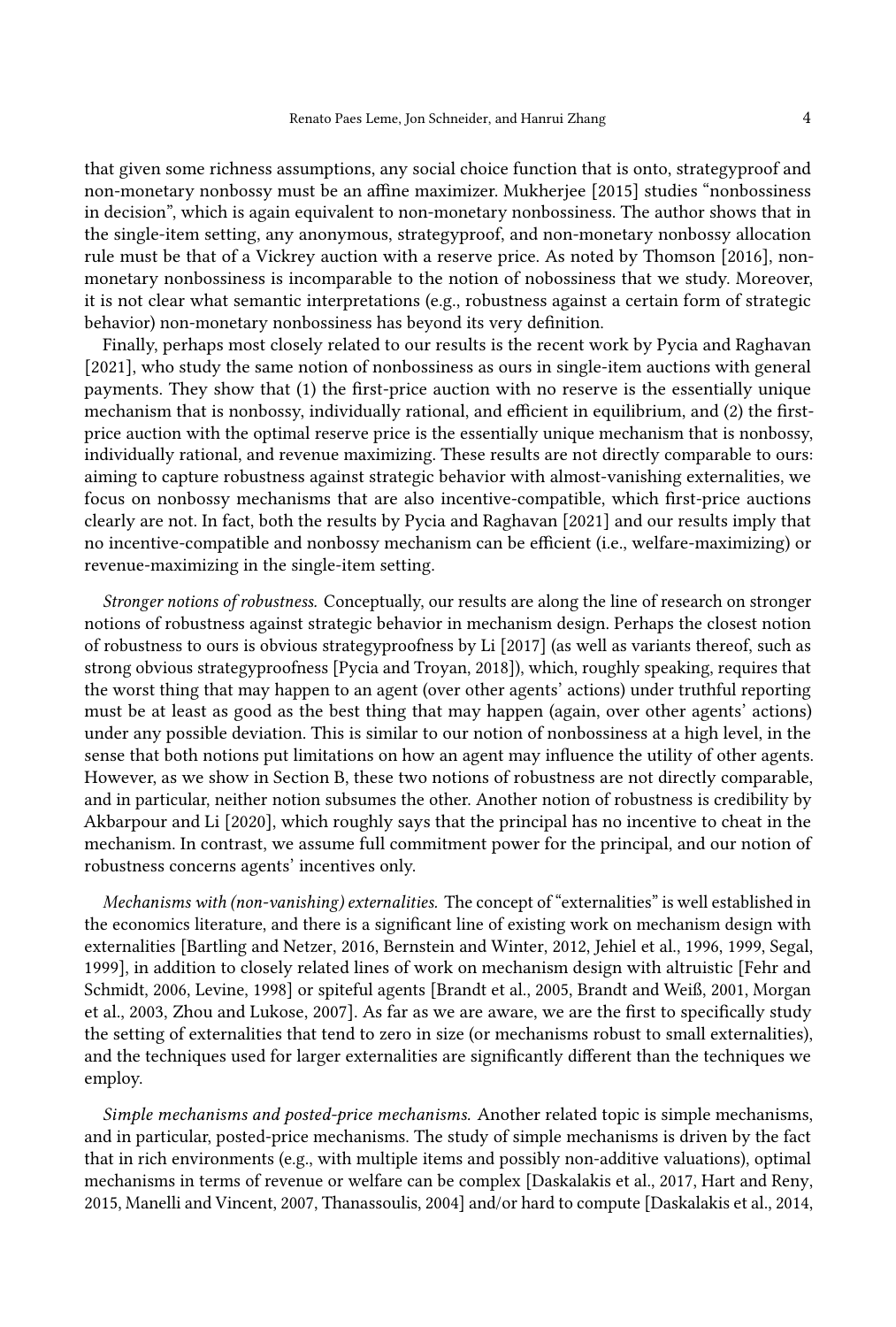[Mirrokni et al., 2008\]](#page-19-24). On the other hand, often there are relatively simple mechanisms, such as posted-price mechanisms, that can achieve good (often constant) approximations to the respective benchmarks. In terms of revenue, it is known that when agents are single-parameter or unit-demand, sequential posted-price auctions achieve a constant fraction of the optimal revenue [\[Cai et al., 2019,](#page-18-9) [Chawla et al., 2007,](#page-18-10) [2010,](#page-18-11) [Kleinberg and Weinberg, 2012\]](#page-19-25). Similar results have been established for additive agents [\[Babaioff et al., 2014,](#page-18-12) [Cai et al., 2019,](#page-18-9) [Hart and Nisan, 2017,](#page-19-26) [Li and Yao, 2013,](#page-19-27) [Yao, 2015\]](#page-19-28) and even subadditive agents [\[Cai and Zhao, 2017,](#page-18-13) [Rubinstein and Weinberg, 2018\]](#page-19-29) using slightly less simple mechanisms. As for welfare, it is known that anonymous item-pricing mechanisms achieve an approximation factor of 2 for submodular/XOS agents [\[Dutting et al., 2020,](#page-19-30) [Feldman et al., 2014\]](#page-19-31), and  $O(\log \log m)$  for subadditive agents [\[Dutting et al., 2020,](#page-19-30) [Dütting et al.,](#page-19-32) [2020\]](#page-19-32). Our results are most closely related to prior work on posted-price mechanisms: restricted to single-parameter settings, our results show that the class of mechanisms that are incentivecompatible, individually rational and nonbossy generalize sequential posted-price mechanisms, in that incentive-compatible, individually rational and nonbossy mechanisms (corresponding to decision lists with exceptions) are slightly less simple, but strictly more powerful.

#### 2 PRELIMINARIES

### 2.1 Valuation Spaces, Outcome Spaces, and Mechanisms.

We consider multiagent settings with *n* agents. Each agent *i* is associated with a valuation space  $V_i$ and a personal outcome space  $O_i$ . Each valuation  $v_i \in V_i$  maps every personal outcome  $o_i \in O_i$  to a real number  $v_i(o_i)$ . The joint valuation space  $\mathcal V$  specifies all possible combinations of valuations, and the joint outcome space  $O \subseteq \prod_i O_i$  specifies all feasible combinations of personal outcomes.

**Example 1.** Consider a single-parameter auction setting, where there are  $k < n$  identical items for sale, and each agent wants at most one of them. Each  $O_i$  can be either  $\{0, 1\}$  (corresponding to deterministic allocations) or  $[0, 1]$  (corresponding to randomized allocations). Each valuation space  $\mathcal{V}_i$  is isomorphic to  $\mathbb{R}_+$ , since each valuation  $v_i \in \mathcal{V}_i$  can be described by a nonnegative real number, which is the value  $v_i(1)$  of agent *i* receiving an item. (Abusing notation, we represent each  $v_i \in V_i$  by  $v_i(1)$  and simply say  $V_i = \mathbb{R}_+$  in the rest of the paper.) Suppose we consider deterministic mechanisms. Then the joint outcome space is defined to be

$$
O = \{ o \in \{0, 1\}^n \mid ||o||_1 \le k \}.
$$

This captures the fact that no more than  $k$  agents can receive an item.

A mechanism  $M = (f, p)$  maps each combination of valuations  $v = (v_1, \ldots, v_n) \in V$  to a joint outcome  $f(v) \in O$ , and charges payments  $p(v) \in \mathbb{R}^n_+$ . Let  $f_i(v)$  denote the personal outcome for agent *i* in  $f(v)$ , and  $f_{-i}(v)$  all other personal outcomes. Similarly define  $p_i$ ,  $p_{-i}$ . We also generally use  $o \in O$  and  $q \in \mathbb{R}^n_+$  to denote specific outcome/payment vectors, as opposed to the mappings  $f: V \to O$  and  $p: V \to \mathbb{R}^n_+$ . For each vector of valuations  $v \in V$  and each agent *i*, we use  $v_{-i}$  to denote the valuations of all agent except *i*. We similarly define  $o_{-i}$ ,  $q_{-i}$ ,  $V_{-i}$ , etc.

## 2.2 Incentive-Compatibility and Individual Rationality

The classical notion of (dominant-strategy) individual rationality is captured by the following definition in our model.

**Definition 1** (Individual Rationality (IR)). A mechanism  $M = (f, p)$  is individually rational (IR) if for all *i* and  $v \in \mathcal{V}$ ,

$$
v_i(f_i(v)) - p_i(v) \geq 0.
$$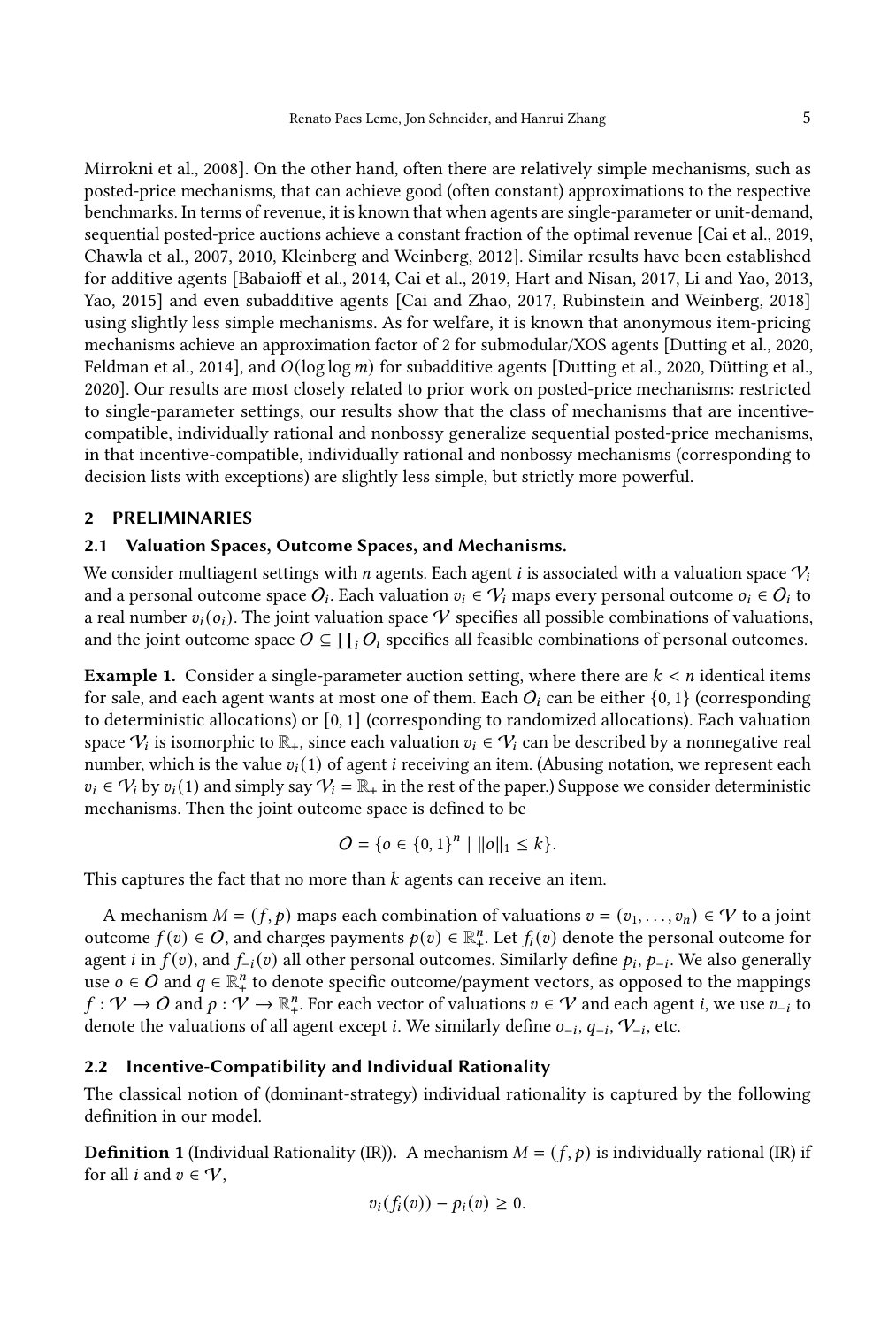Now we define incentive-compatiblity. For simplicity, we assume consistent tiebreaking among personal outcomes for each agent *i*, i.e., there is a strict total order  $\lt_i^{\text{tb}}$  over  $O_i$  such that whenever two outcome-payment pairs induce the same utility, the agent always prefers the one with a "smaller" outcome. We assume this tiebreaking rule is fixed and does not depend on  $i$ 's valuation.<sup>[2](#page-6-0)</sup> For example, an agent may always prefer receiving an item to not, whenever the two options lead to the same utility (i.e., 0). Then, the classical notion of (dominant-strategy) incentive-compatibility translates to the following definition.

**Definition 2** (Incentive-Compatibility (IC)). A mechanism  $M = (f, p)$  is incentive-compatible (IC) if for all  $i \in [n]$ ,  $v = (v_i, v_{-i}) \in V$ , and  $v'_i \in V_i$ ,

$$
v_i(f_i(v_i, v_{-i})) - p_i(v_i, v_{-i}) > v_i(f_i(v'_i, v_{-i})) - p_i(v'_i, v_{-i}),
$$
 or  

$$
v_i(f_i(v_i, v_{-i})) - p_i(v_i, v_{-i}) = v_i(f_i(v'_i, v_{-i})) - p_i(v'_i, v_{-i})
$$
 and  $f_i(v_i, v_{-i}) \leq i^b f_i(v'_i, v_{-i}).$ 

#### <span id="page-6-3"></span>2.3 Incentives in the Presence of Almost-Vanishing Externalities

We now formally define agents' incentives in the presence of almost-vanishing externalities. For each agent *i*, let  $\prec_i$  be *i*'s preference over all possible combinations of outcomes and payments, i.e., over  $O \times \mathbb{R}^n_+$ . This preference is determined by  $v_i \in V_i$  and almost-vanishing externalities together. We assume that  $\prec_i$  can be decomposed into an internal component  $\prec_i^{\text{int}}$  over  $O_i\times\mathbb{R}_+$ , and an external component (capturing externalities)  $\lt_i^{\text{ext}}$  over  $O_{-i} \times \mathbb{R}^{n-1}_+$ , i.e.,  $\lt_i = (\lt_i^{\text{int}}, \lt_i^{\text{ext}})$ . For any two combinations of outcomes and payments  $(c, q)$  and  $(c', q') \in O \times \mathbb{R}^n$ ,  $(c, q) \leq i(c', q')$ iff:  $(o_i, q_i) \prec_i^{\text{int}} (o'_i, q'_i)$ , or  $(o_i, q_i) = (o'_i, q'_i)$  and  $(o_{-i}, q_{-i}) \leq_i^{\text{ext}} (o'_{-i}, q'_{-i})$ . That is, the internal component decides the agent's preference between two combinations, unless the internal outcomepayment pairs are exactly the same, in which case the external component decides the preference. Conceptually, the external component captures externalities, and the fact that it is only used for tiebreaking captures its almost-vanishing nature.

The internal component of the preference  $\langle i \rangle_i^{\text{int}} = \langle i \rangle^{\text{int}}(v_i)$  is induced by *i*'s valuation  $v_i$ , together with the tiebreaking rule  $\lt_i^{\text{tb}}$  when two outcome-payment pairs induce the same utility. Formally,  $(o_i, q_i) <$ <sup>int</sup>  $(o'_i, q'_i)$ , iff  $v_i(o_i) - q_i > v_i(o'_i) - q'_i$ , or  $v_i(o_i) - q_i = v_i(o'_i) - q'_i$  and  $o_i <$ <sup>th</sup> $o'_i$ <sup>[3](#page-6-1)</sup>

We place no restrictions on the external component of the preference  $\prec_i^{\text{ext}}$ : we allow each  $\prec_i^{\text{ext}}$  to be any ordering over the outcomes  $O\times\mathbb{R}^n_+$  of other agents. Moreover, for every possible ordering  $\prec$  over  $O \times \mathbb{R}^n_+$ , we assume it is possible that  $\prec_i^{ext} = \prec$ . That is, we wish to design mechanisms that can handle any possible externality over other agents that an agent possesses.<sup>[4](#page-6-2)</sup>

We now describe the behavior of agents. Each agent *i*, given *i*'s valuation  $v_i$  (and therefore the internal component of *i*'s preference  $\lt_i^{\text{int}}$ , all other agents' valuations  $v_{-i}$ , and the external component of i's preference  $\prec_i^{\text{ext}}$ , reports a possibly nontruthful valuation  $v'_i \in V_i$  to the mechanism, where the goal is to achieve a most preferable combination of outcomes and payments according to ≺ . As in environments without externalities, the exact behavior of agents also depends on what they know about each other. In the rest of this paper, we focus on dominant-strategy robustness against strategic behavior, which means an agent never gets more desirable combinations of outcomes and payments by misreporting their private valuation, no matter what other agents do (in particular, without loss of generality we can assume agents know the valuations and preferences of all other agents). This is captured by the following definition.

<span id="page-6-0"></span> $2$ This assumption is unnecessary for some of our results, but without it the proofs become much more tedious.

<span id="page-6-1"></span><sup>&</sup>lt;sup>3</sup>Note that given this definition, one can rephrase the definition of incentive-compatibility in the following way: a mechanism  $M = (f, p)$  is incentive-compatible, if for all *i*,  $v$  and  $v'_i$ ,  $(f_i(v_i, v_{-i}), p_i(v_i, v_{-i})) \leq i$   $(f_i(v'_i, v_{-i}), p_i(v'_i, v_{-i})).$ 

<span id="page-6-2"></span><sup>&</sup>lt;sup>4</sup>In [A](#page-20-2)ppendix A we show this assumption can in fact be significantly relaxed.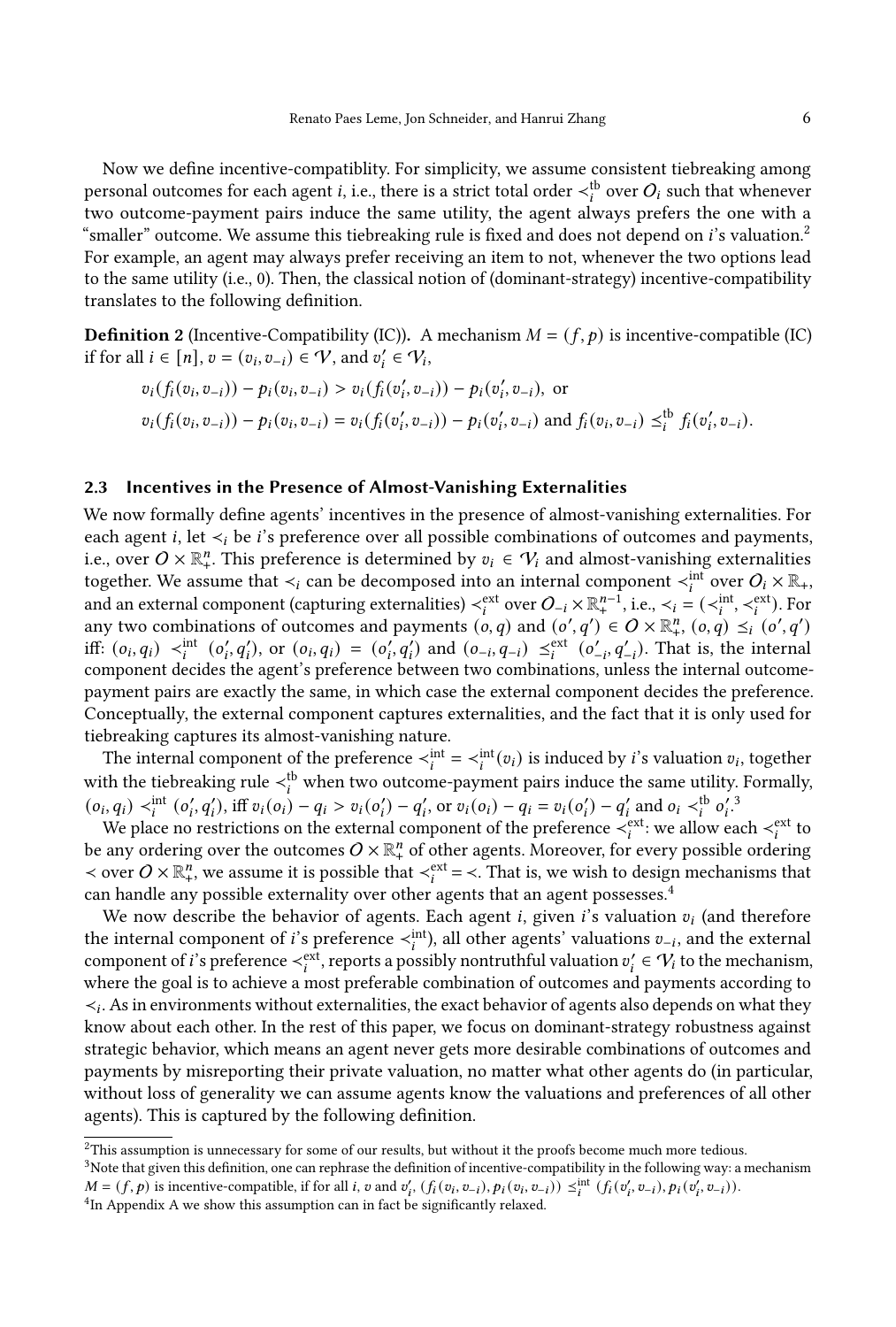**Definition 3** (Robustness with Almost-Vanishing Externalities (RwAVE)). A mechanism  $M = (f, p)$ is robust with almost-vanishing externalities, if for any agent *i*, valuation vector  $v \in V$ , public component of *i*'s preference  $\prec_i^{\text{ext}}$ , and possible deviation  $v'_i \in V_i$ ,

$$
(f(v_i, v_{-i}), p(v_i, v_{-i})) \leq_i (f(v_i', v_{-i}), p(v_i', v_{-i})),
$$

where  $\lt_i = (\lt_i^{\text{int}}(v_i), \lt_i^{\text{ext}})$ .

Note that RwAVE is a stronger notion of robustness than IC defined above, since for any two combinations of outcomes and payments  $(o, q)$  and  $(o', q')$ ,

$$
(o,q) \leq_i (o',q') \implies (o_i,q_i) \leq_i^{\text{int}} (o'_i,q'_i).
$$

PROPOSITION 1. Any RwAVE mechanism M is also IC.

#### 3 NONBOSSY MECHANISMS

In this section, we introduce the notion of nonbossy mechanisms, and show that it tightly characterizes the class of mechanisms that are robust with almost-vanishing externalities.

**Definition 4** (Nonbossiness (NB)). A mechanism  $M = (f, p)$  is nonbossy (NB) if for all *i*,  $v =$  $(v_i, v_{-i}) \in V$  and  $v'_i \in V_i$ ,

if: 
$$
f_i(v_i, v_{-i}) = f_i(v'_i, v_{-i})
$$
 and  $p_i(v_i, v_{-i}) = p_i(v'_i, v_{-i})$   
then:  $f(v_i, v_{-i}) = f(v'_i, v_{-i})$  and  $p(v_i, v_{-i}) = p(v'_i, v_{-i})$ .

In words, the above definition says that a mechanism is nonbossy if no agent can change another agent's personal outcome or payment without changing their own personal outcome or payment. Below we show that the semantics of nonbossiness extends well beyond the above definition  $-$  in fact, restricted to IC mechanisms, the family of nonbossy mechanisms is precisely the family of mechanisms that are robust with almost-vanishing externalities.

<span id="page-7-1"></span>THEOREM 1 (SEMANTICS OF NONBOSSINESS). A mechanism is IC and NB if and only if it is RwAVE.

PROOF SKETCH. <sup>[5](#page-7-0)</sup> If a mechanism is nonbossy, it is impossible for an agent's deviation to modify the external component of their preference without also modifying the internal component of their preference. Since in IC mechanisms it is impossible for an agent to deviate and improve their internal preference, this means that nonbossy IC mechanisms are RwAVE.

On the other hand, if a mechanism is not nonbossy, then there is a non-truthful deviation for some agent  $i$  which modifies the outcomes of the other agents but not  $i$ . Such a mechanism cannot be RwAVE, since it is possible that agent  $i$  prefers this deviation in the external component of their preference. □

Deterministic vs. randomized mechanisms. We do not explicitly distinguish between deterministic and randomized mechanisms, as randomization can be captured by extending the outcome space to include all convex combinations of outcomes. Nevertheless, we remark that nonbossiness is generally easy to achieve with randomization: for example, when each  $V_i = \mathbb{R}_+$  and each  $O_i = [0, 1]$ (which correspond to single-parameter environments), a mechanism  $(f, p)$  is nonbossy as long as each  $f_i(v_i, v_{-i})$  is strictly monotone in  $v_i$ . On the other hand, recall that Myerson's characterization [\[Myerson, 1981\]](#page-19-33) states that any IC mechanism in single-parameter environments must be weakly monotone. Therefore, one can easily adapt any IC mechanism to be also nonbossy with negligible loss in the following way: run the original IC mechanism with probability  $1 - \varepsilon$ , and any strictly monotone IC mechanism with probability  $\varepsilon$ , where  $\varepsilon > 0$  is arbitrarily small. In light of this, we

<span id="page-7-0"></span><sup>&</sup>lt;sup>5</sup>For the sake of brevity, we defer most full proofs to Appendix [C.](#page-21-0) Where instructive, we supply proof sketches in their place.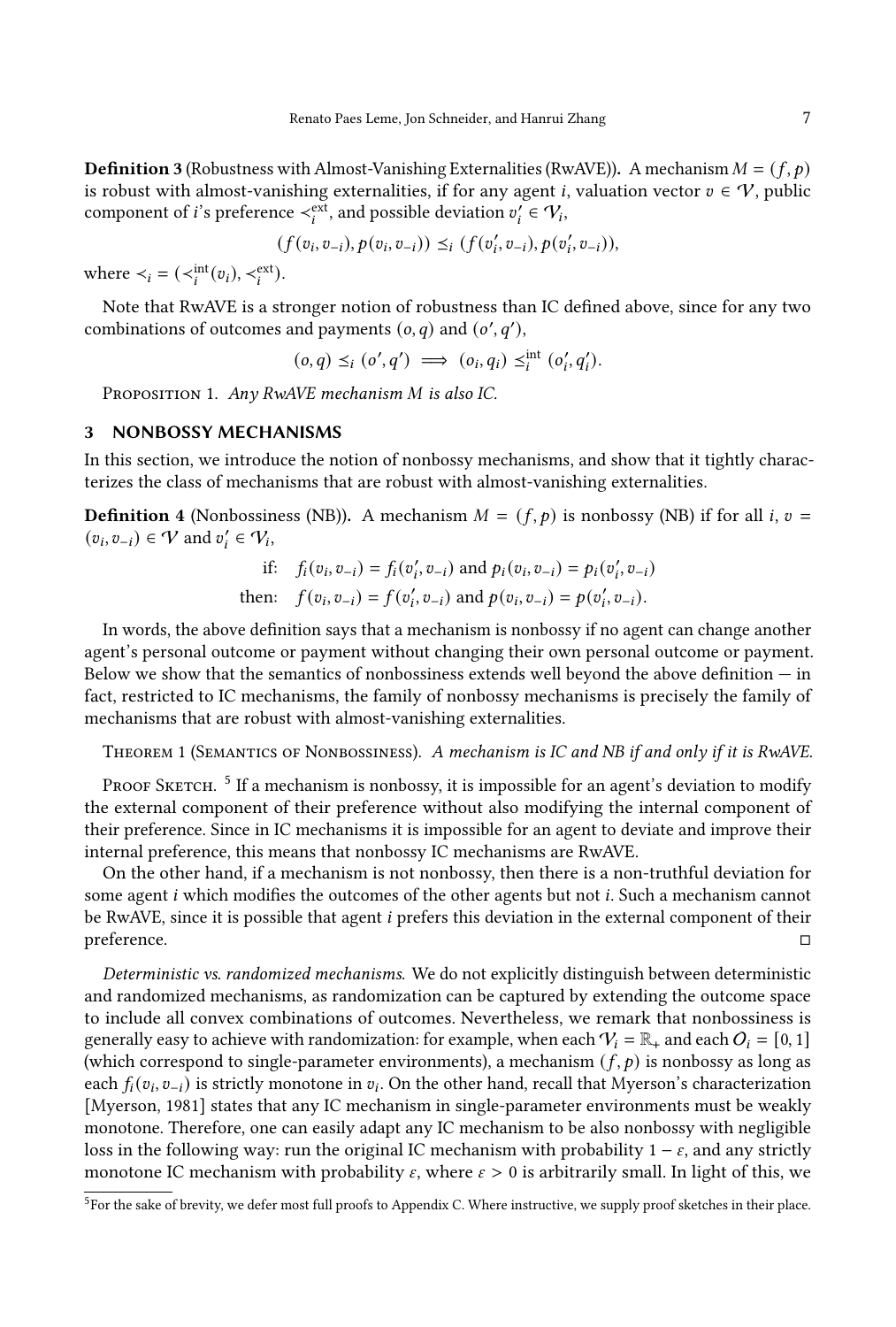focus on deterministic mechanisms in the rest of the paper: for example, we consider  $O_i = \{0, 1\}$ rather than [0, 1] in single parameter environments. [Renato: Is there a sentence or two we can add saying why this is not a satisfactory way to achieve non-bossiness?] [Jon: The only reason I can think of is the generic set of reasons why people dislike randomized mechanisms (tricky to implement, need to trust source of randomness, etc.).]

#### <span id="page-8-1"></span>4 PAYMENT CHARACTERIZATION FOR NONBOSSY MECHANISMS

In this section, we study the basic structure of nonbossy mechanisms. Specifically, whenever an environment has an expressive enough class of valuation functions, we provide a strong characterization of the payment rules of nonbossy mechanisms in this environment. We mathematically formalize this notion of expressivity via what we call the "upper semilattice property", defined below.

<span id="page-8-0"></span>**Definition 5** (Upper Semilattice Property). A pair  $(\mathcal{V}_i, O_i)$  has the upper semilattice property if for any  $o_i \in O_i$ ,  $v_i, v_i' \in V_i$ , there exists  $v_i'' \in V_i$  such that for all  $o_i' \in O_i$ ,

$$
v''_i(o_i) - v''_i(o'_i) \ge \max\{v_i(o_i) - v_i(o'_i), v'_i(o_i) - v'_i(o'_i)\}.
$$

We say  $v_i''$  is a common upper bound of  $v_i$  and  $v_i'$  with respect to  $o_i$ .

While the upper semilattice property may appear strong and/or counterintuitive, it turns out that most natural settings commonly studied in the context of mechanism design in fact have this property. For example, it is straightforward to check that in single-parameter settings (where a valuation  $v_i \in V_i$  for a single agent is parameterized by an arbitrary nonnegative real number) Definition [5](#page-8-0) holds (e.g., if  $o_i$  is allocation of the item and  $o'_i$  is non-allocation, we can take  $v''_i =$  $\max(v_i, v'_i)$ ). In fact, the upper semilattice property holds for all the following settings:

- Common outcome, complete domain:  $O_1 = O_2 = \cdots = O_n$ , and  $O = \{(o_c, \ldots, o_c) \mid o_c \in$  $O_1 = \cdots = O_n$ . Each  $V_i$  is the collection of all functions from  $O_i$  to  $\mathbb{R}_+$ . This corresponds to settings where the mechanism makes a single public decision that simultaneously affects all agents.
- Single-parameter agents:  $O_1 = O_2 = \cdots = O_n = \{0, 1\}$ , and  $O \subseteq \times_i O_i$ . Each  $v_i \in V_i$  is described by a nonnegative number  $x_i$ , where  $v_i(1) = x_i$  and  $v_i(0) = 0$ . This corresponds to settings where the mechanism allocates identical items to agents subject to an arbitrary feasibility constraint, where each agent is interested in at most 1 item.
- Combinatorial auctions, single-minded agents: there is a ground set M of items,  $O_1$  =  $O_2 = \cdots = O_n = 2^M$ , and  $O \subseteq x_i O_i$ . Each  $v_i \in V_i$  is described by a subset  $S_i$  of M and a real number  $x_i$ , where  $v_i(T) = x_i$  if  $S_i \subseteq T$  and  $v_i(T) = 0$  otherwise. This corresponds to settings where the mechanism allocates heterogeneous items to agents subject to an arbitrary feasibility constraint, where each agent is only interested in getting all items in a certain set.
- Combinatorial auctions, valuations "between" additive and XOS: there is a ground set M of items,  $O_1 = O_2 = \cdots = O_n = 2^M$ , and  $O \subseteq x_iO_i$ . Each  $V_i$  is simultaneously a superset of all monotone additive valuations and a subset of all monotone XOS valuations. This corresponds to settings where the mechanism allocates heterogeneous items to agents subject to an arbitrary feasibility constraint, where possible valuations are rich enough to subsume all additive ones, but never go beyond XOS ones.
- Combinatorial auctions, valuations "beyond" subadditive: there is a ground set  $M$  of items,  $O_1 = O_2 = \cdots = O_n = 2^M$ , and  $O \subseteq \times_i O_i$ . Each  $V_i$  is simultaneously a superset of all subadditive valuations. This corresponds to settings where the mechanism allocates heterogeneous items to agents subject to an arbitrary feasibility constraint, where possible valuations are rich enough to subsume all monotone subadditive ones.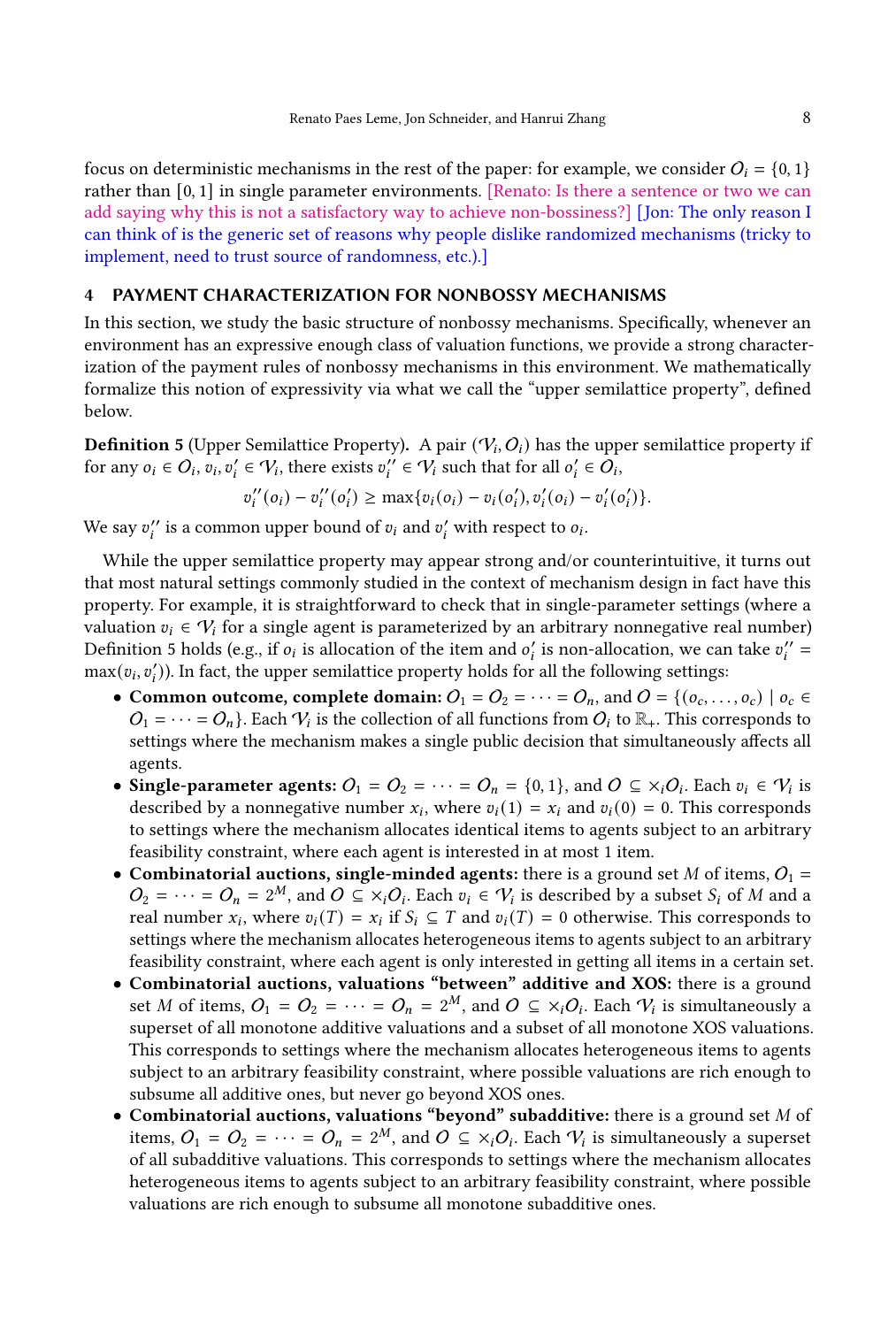• Metric space: there is a metric space  $(X_i, d_i)$  for each agent *i* where  $O_i \subseteq X_i$ . Each  $v_i \in V_i$  is induced by a point  $x_i \in X_i$ , such that  $v_i(o_i) = -d_i(x_i, o_i)$ . This corresponds to settings where each agent is located in a metric space, which also contains all possible outcomes, and the agent wants the distance to the outcome to be as small as possible (e.g., in facility location games).

<span id="page-9-0"></span>PROPOSITION 2. All the above settings have the upper semilattice property, and therefore admit the payment characterization.

We now present our payment characterization for nonbossy mechanisms in such environments. Our characterization states that whenever the environment has the upper semilattice property, then for any IC and NB mechanism, the payment rule can be written as a function of the outcome vector only.

<span id="page-9-1"></span>THEOREM 2 (PAYMENT CHARACTERIZATION). If for all  $i \in [n]$  ,  $(\mathcal{V}_i, O_i)$  has the upper semilattice property, then for any IC and NB mechanism  $M = (f, p)$ ,

$$
p(v_1,...,v_n) = p(v'_1,...,v'_n)
$$
 if  $f(v_1,...,v_n) = f(v'_1,...,v'_n)$ .

PROOF. Fix any IC and NB mechanism  $(f, p)$ . Consider any two valuation profiles  $v_1, \ldots, v_n$  and  $v'_1, \ldots, v'_n$  where

$$
f(v_1,...,v_n) = f(v'_1,...,v'_n) = (o_1,...,o_n).
$$

For each  $i \in [n]$ , let  $v''_i$  be a common upper bound of  $v_i$  and  $v'_i$ , satisfying for any  $o'_i \in O_i \setminus \{o_i\}$ ,

$$
v''_i(o_i) - v''_i(o'_i) \ge \max\{v_i(o_i) - v_i(o'_i), v'_i(o_i) - v'_i(o'_i)\}.
$$

We inductively argue that for any  $i \in [n]$ ,

$$
f(v_1,...,v_n) = f(v''_1,...,v''_i,v_{i+1},...,v_n)
$$
 and  $f(v'_1,...,v'_n) = f(v''_1,...,v''_i,v'_{i+1},...,v'_n),$ 

and

$$
p(v_1,...,v_n) = p(v''_1,...,v''_i,v_{i+1},...,v_n)
$$
 and  $p(v'_1,...,v'_n) = p(v''_1,...,v''_i,v'_{i+1},...,v'_n)$ .

In particular, this implies

$$
p(v_1,\ldots,v_n)=p(v''_1,\ldots,v''_n)=p(v'_1,\ldots,v'_n).
$$

To show this, we only need to argue that if agent *i* changes their reported type from  $v_i$  to  $v''_i$ , then their outcome does not change, i.e.,

$$
f_i(v''_1,\ldots,v''_{i-1},v_i,v_{i+1}\ldots,v_n)=f_i(v''_1,\ldots,v''_{i-1},v''_i,v_{i+1},\ldots,v_n).
$$

If this is the case, then IC implies that agent  $i$  must receive the same payment under both types, i.e.,

$$
p_i(v''_1,\ldots,v''_{i-1},v_i,v_{i+1}\ldots,v_n)=p_i(v''_1,\ldots,v''_{i-1},v''_i,v_{i+1},\ldots,v_n),
$$

and NB implies that the payments and outcomes do not change for any other agent (which was the inductive claim to be proved). Consider the menu agent  $i$  faces when the other agents' valuations are  $(v''_1, \ldots, v''_{i-1}, v_{i+1}, \ldots, v_n)$ . When *i*'s valuation function is  $v_i$ ,  $o_i$  is the utility-maximizing option. Moreover, by the construction of  $v''_i$ , when *i*'s valuation function is  $v''_i$ ,  $o_i$  can only become even more desirable compared to other options, so IC ensures that

$$
f_i(v''_1, \ldots, v''_i, v_{i+1}, \ldots, v_n) = o_i.
$$

The other part of the argument (for  $v'$ ) is completely symmetric.  $\Box$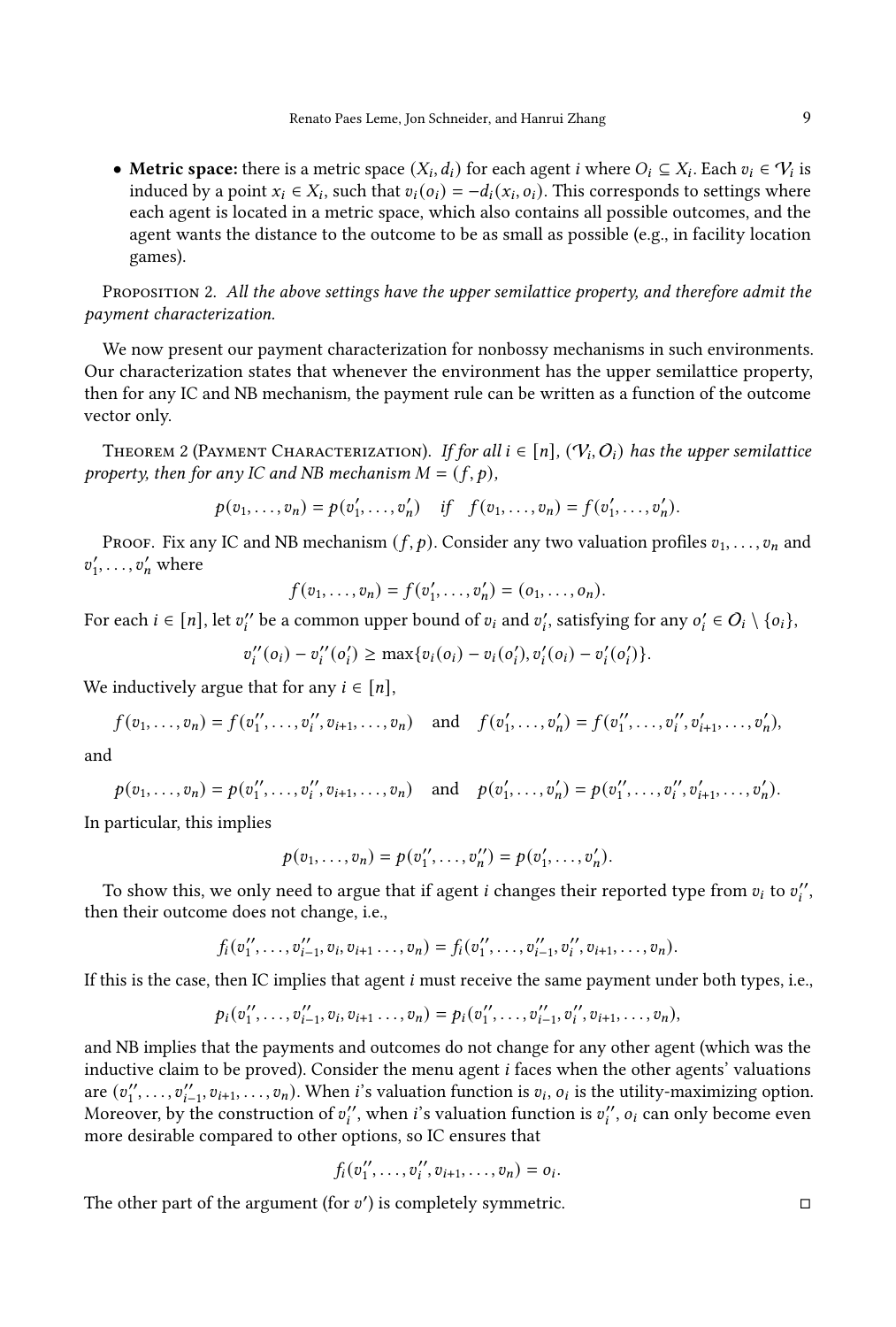Necessity of the upper semilattice property. One may naturally wonder if the upper semilattice property is necessary for the characterization — below we show that it in fact is, even if we further restrict our attention to IR mechanisms.

<span id="page-10-0"></span>PROPOSITION 3. There exists an IC, NB, and IR mechanism  $M = (f, p)$  where the above payment characterization fails.

PROOF. Let  $n = 2$ ,  $V_1 = \{x_1, x_2\}$ ,  $V_2 = \{y_1, y_2\}$ ,  $O_1 = O_2 = \{o_1, o_2, o_3\}$ , and  $O = \{(o_1, o_1), (o_2, o_2), (o_3, o_3)\}$ . Let the valuations be such that

.

|           | 01 | 02 | Oз |
|-----------|----|----|----|
| $x_1$     | 1  | 0  | 1  |
| $x_2$     | 1  | 1  | 0  |
| $y_1$     | 1  | 1  | 0  |
| $\it y_2$ | 1  | 0  | 1  |

Moreover, both agents prefer  $o_3$  to  $o_1$ , and  $o_1$  to  $o_2$  in tiebreaking. Consider the following mechanism.

- $f(x_1, y_1) = (o_1, o_1), p(x_1, y_1) = (1, 0),$
- $f(x_2, y_2) = (o_1, o_1), p(x_2, y_2) = (0, 1),$
- $f(x_2, y_1) = (o_2, o_2), p(x_2, y_1) = (0, 0),$
- $f(x_1, y_2) = (o_3, o_3), p(x_1, y_2) = (0, 0).$

This does not satisfy the payment characterization, because when the outcome vector is  $(o_1, o_1)$ , the payment vector can either be  $(1, 0)$  or  $(0, 1)$ . On the other hand, observe that the mechanism is NB because the (common) outcome changes whenever either agent's valuation changes, and verifying that the mechanism is IC simply involves checking all relevant cases: when agent 2 reports  $y_1$ , agent 1 would not misreport  $x_1$  as  $x_2$ , because that would create a tie between  $o_1$  and  $o_2$  where agent 1 prefers  $o_1$ . Agent 1 also would not misreport  $x_2$  as  $x_1$ , because that would decrease their utility from 1 to 0. When agent 2 reports  $y_2$ , agent 1 would not misreport  $x_1$  as  $x_2$ , because that would create a tie between  $o_1$  and  $o_3$  where agent 1 prefers  $o_3$ . Agent 1 also would not misreport  $x_2$ as  $x_1$ , because that would decrease their utility from 1 to 0. The case of agent 2 is symmetric.  $\Box$ 

## 5 FULL CHARACTERIZATIONS IN SPECIFIC SETTINGS

In this section, we present full characterizations of IC, NB, and possibly IR mechanisms in several specific settings.

#### 5.1 Gibbard-Satterthwaite Style Characterization for the Common Outcome Setting

First we present a characterization for the setting where all agents share a common outcome, as described in Section [4.](#page-8-1) Somewhat surprisingly, this characterization shows that the seemingly rich space of IC and NB mechanisms (which, notably, involve payments) contains only "trivial mechanisms". These mechanisms must have the same form as the characterization of non-manipulable social choice rules in the celebrated result of Gibbard-Satterthwaite [\[Gibbard, 1973,](#page-19-0) [Satterthwaite,](#page-19-1) [1975\]](#page-19-1): they are either dictatorships, or only two outcomes are relevant.

<span id="page-10-1"></span>THEOREM 3. Consider the setting where all agents share a common outcome and valuations are from the complete domain, i.e.,  $O = \{ (o_c, \ldots, o_c) \mid o_c \in O_1 = \cdots = O_n \}$  where  $|O_i| < \infty$ , and each  $V_i$  is the collection of all functions from  $O_i$  to  $\mathbb{R}_+$ . In this setting, any IC and NB mechanism satisfies the Gibbard-Satterthwaite characterization, i.e., either it is dictatorship or it uses only two outcomes. Formally, any IC and NB mechanism  $M = (f, p)$  in this setting must satisfy at least one of the following two conditions:

• Dictatorship: there exists an agent *i* such that  $(f(v), p(v)) = (f(v_i), p(v_i))$ , i.e., f and p depend only on agent *i's* valuation.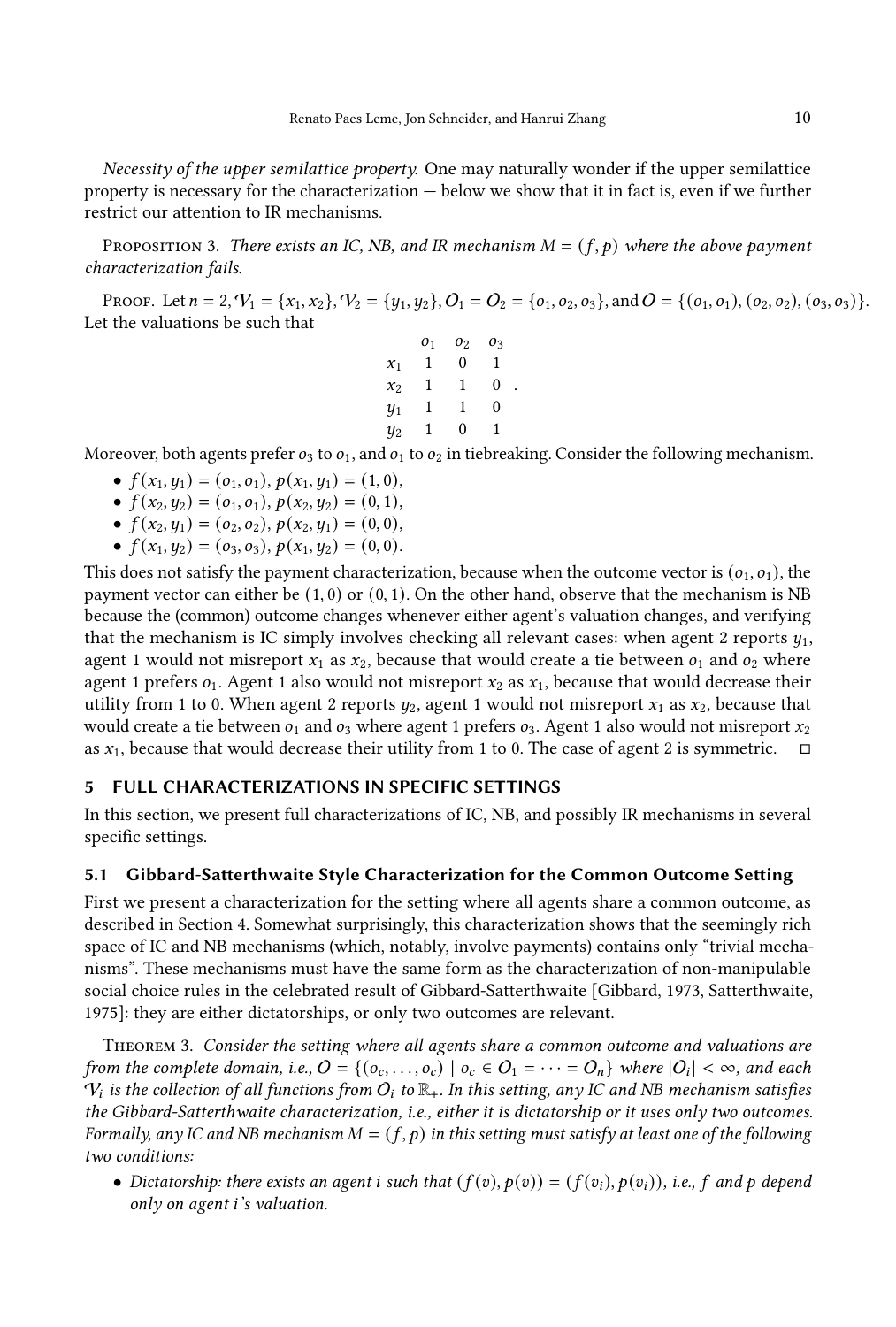• Two outcomes: the image of  $(f, p)$  has cardinality at most 2, i.e.,  $|\{(f(v), p(v)) \mid v \in V\}| \leq 2$ .

PROOF SKETCH. If the mechanism  $M$  is NB, then by our payment characterization, the payment  $p$  is solely a function of the eventual outcome  $o$ . Consider the social choice problem (where agents wish to elect a single outcome) where the preferences of agent  $i$  over the  $|O|$  outcomes are given by the values of  $v_i(o) - p_i(o)$  in increasing order. Then M is a mechanism that solves this social choice problem; moreover, we can show that if  $M$  is IC for the original problem, it must be IC for this social choice problem, and that every possible collection of  $n$  orderings over the outcomes can occur. It follows from the Gibbard-Sattherthwaite theorem that  $M$  must take the above form.  $\Box$ 

Given the equivalence between RwAVE and nonbossiness (Theorem [1\)](#page-7-1), the above result can be interpreted in the following way: when choosing a common outcome, only trivial mechanisms can be robust against strategic behavior if agents care (even infinitesimally) about each other's utilities.

#### 5.2 Characterizations for Single-Parameter Environments

We now turn to single-parameter environments.

<span id="page-11-0"></span>THEOREM 4. Consider the single-item setting, i.e.,  $O = \{o \in \{0,1\}^n \mid ||o||_1 = 1\}$  and each  $v_i \in V_i$  is described by a single nonnegative number, namely the value of the item  $v_i(1)$ . In this setting, any IC, IR, and NB mechanism is a sequential posted-price mechanism, i.e., the mechanism approaches all agents in a predetermined order, makes a (possibly personalized) take-it-or-leave-it offer to each agent, and allocates the item to the first agent who accepts the offer.

It is easy to see that any sequential posted-price mechanism is IC, IR, and NB. Conceptually, the above characterization says that sequential posted-price mechanisms are the only format of single-item auctions that are robust in the presence of almost-vanishing externalities. Theorem [4](#page-11-0) is a corollary of the following characterization of nonbossy mechanisms in general single-parameter environments.

<span id="page-11-2"></span>THEOREM 5. Consider any single-parameter setting, where  $O \subseteq \{0,1\}^n$  and each  $v_i \in \mathcal{V}_i$  is described by a single nonnegative number, namely the value of receiving an item  $v_i(1)$ . In this setting, any IC, IR, and NB mechanism  $M = (f, p)$  is a "decision list" of the following form: each feasible outcome  $o \in O$ is associated with a payment vector  $p(o)$ , where  $p_i(o) = 0$  if  $o_i = 0$  for each i, and a set  $E(o) \subseteq O$ of feasible outcomes (we say  $E(o)$  is the exception list of  $o$ ). We say a valuation vector  $v$  satisfies an outcome o if for all i,  $v_i(o_i) \ge p_i(o)$ . We choose a linear order among all feasible outcomes, and the mechanism checks these outcomes in that order, and outputs the first outcome  $o$  satisfied by  $v$  such that no feasible outcome  $o' \in E(o)$  is also satisfied.

Formally, for any IC, IR and NB mechanism  $M = (f, p)$ , there exists a linear order of outcomes  $o^{(1)}, \ldots, o^{(k)}$  where  $k = |O|$ , such that for all  $v \in V$ ,  $f(v) = o^{(j)}$  and  $p(v) = p(o^{(j)})$ , where

$$
j = \min\{j' \in [k] : v \text{ satisfies } o^{(j')} \land (\forall o \in E(o^{(j')}) \text{, } v \text{ does not satisfy } o)\}.
$$

Moreover, there exists a way to choose the exception lists such that the order does not matter, i.e., for any valuation vector  $v$ , there is precisely one  $j$  such that

v satisfies  $o^{(j)} \wedge (\forall o \in E(o^{(j)}), v$  does not satisfy  $o)$ .

Unlike in the single-item case, the single-parameter characterization is considerably more general than sequential posted-price mechanisms. In particular, IC, IR, and NB mechanisms allow posting a vector of prices to all agents simultaneously, which is accepted if and only if each agent accepts

<span id="page-11-1"></span> $6$ Here (and in the rest of the paper) we assume all agents prefer receiving an item when indifferent. If an agent  $i$  prefers not receiving an item, one can replace  $v_i(o_i) \ge p_i(o)$  with  $v_i(o_i) > p_i(o)$  in the above definition and modify the proofs accordingly.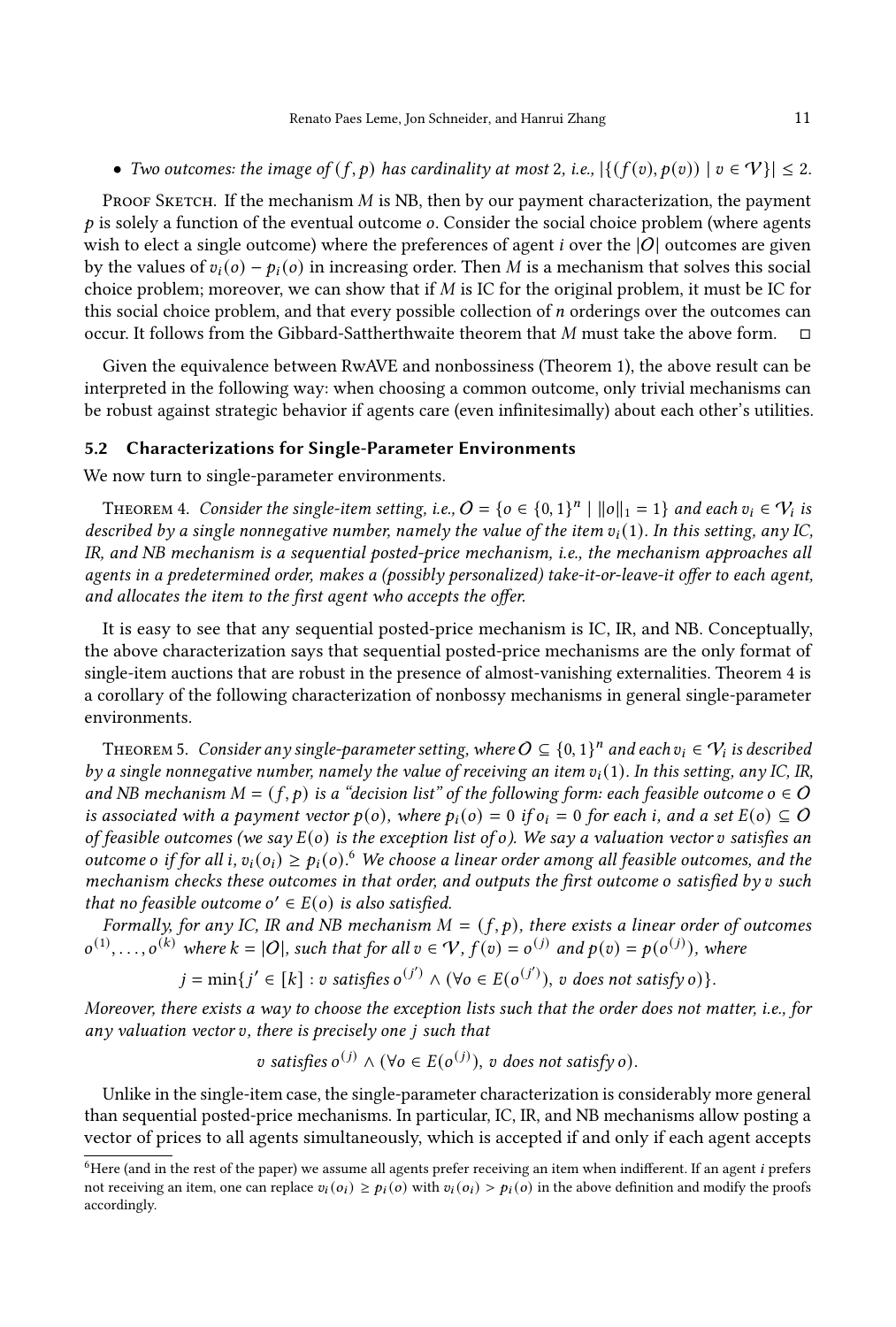their personal component of the price vector. In fact, as we will show later, mechanisms that are IC, IR, and NB simultaneously are strictly more powerful in terms of efficiency and revenue than sequential posted-price mechanisms. Before diving into the proofs, we first present an example illustrating what these decision lists look like.

**Example 2.** Consider an environment with  $n = 3$  agents and  $O = \{0, 1\}^3$ . Consider the following mechanism: allocate to all 3 agents if they all have value at least 1; otherwise, allocate to the "clockwise first" agent with value at least 1 if there exists one; otherwise, do not allocate at all. The full mechanism is described by the table below (the part corresponding to allocating to the "clockwise first" agent is highlighted in red).

| $(v_1, v_2, v_3)$           | $(o_1, o_2, o_3)$ | $(p_1, p_2, p_3)$ |
|-----------------------------|-------------------|-------------------|
| $( \geq 1, \geq 1, \geq 1)$ | (1, 1, 1)         | (1, 1, 1)         |
| $( \geq 1, \geq 1, < 1)$    | (1,0,0)           | (1,0,0)           |
| $( \geq 1, < 1, \geq 1)$    | (0, 0, 1)         | (0, 0, 1)         |
| $(< 1, \geq 1, \geq 1)$     | (0, 1, 0)         | (0, 1, 0)         |
| $( \geq 1, < 1, < 1)$       | (1, 0, 0)         | (1, 0, 0)         |
| $(< 1, \geq 1, < 1)$        | (0, 1, 0)         | (0, 1, 0)         |
| $(< 1, < 1, \geq 1)$        | (0, 0, 1)         | (0, 0, 1)         |
| (< 1, < 1, < 1)             | (0, 0, 0)         | (0, 0, 0)         |

.

One may check that the above mechanism is IC, IR and NB. The mechanism corresponds to the following decision list (which is not unique):

- $o^{(1)} = (1, 1, 1), p(o^{(1)}) = (1, 1, 1), E(o^{(1)}) = \emptyset.$
- $o^{(2)} = (1, 0, 0), p(o^{(2)}) = (1, 0, 0), E(o^{(2)}) = \{o^{(3)} = (0, 0, 1)\}.$
- $o^{(3)} = (0, 0, 1), p(o^{(3)}) = (0, 0, 1), E(o^{(3)}) = \{o^{(4)} = (0, 1, 0)\}.$
- $o^{(4)} = (0, 1, 0), p(o^{(4)}) = (0, 1, 0), E(o^{(4)}) = \{o^{(2)} = (1, 0, 0)\}.$
- $o^{(5)} = (0, 0, 0), p(o^{(5)}) = (0, 0, 0), E(o^{(5)}) = 0.$

In particular, exception lists are necessary in this example: there is no way to order  $o^{(2)}$ ,  $o^{(3)}$  and  $o^{(4)}$  to always choose the clockwise first agent with value at least 1 without exception lists. Also note that the above exception lists are order-specific, i.e., reordering the outcomes may result in a decision list implementing a different mechanism. However, one can make the exception lists order-oblivious by adding  $o^{(1)}$  to the exception lists of all other outcomes, and  $o^{(2)}$ ,  $o^{(3)}$  and  $o^{(4)}$  to the exception list of  $o^{(5)}$ .

We now describe some of the ideas in the proofs of Theorems [4](#page-11-0) and [5.](#page-11-2) We first sketch how Theorem [5](#page-11-2) implies Theorem [4.](#page-11-0)

PROOF SKETCH OF THEOREM [4.](#page-11-0) By Theorem 5, we know any nonbossy mechanism for the singleitem setting can be written as a decision list mechanism. To show it is a posted-price mechanism, we need to show that this decision list mechanism can be written in such a way that all the exception lists are empty.

To do this, we make use of the fact that nonbossiness imposes some additional strong constraints on the structure of the extension lists. For example, in this single-item setting we can show there cannot exist two outcomes *o* and *o'* (where agents *i* and *i'* get allocated the items) such that  $o \in E(o')$  and  $o' \in E(o)$ . To see why, assume that *o* comes before *o'* in the decision list. Then if outcome  $o$  occurs, i' can cause a different outcome to occur by increasing their value and causing  $o'$ to be feasible (all the while, o' will never be selected since o is feasible and  $o \in E(o)$ ). By applying similar logic, we can construct a total ordering over all the outcomes (where  $\sigma$  dominates  $\sigma'$  if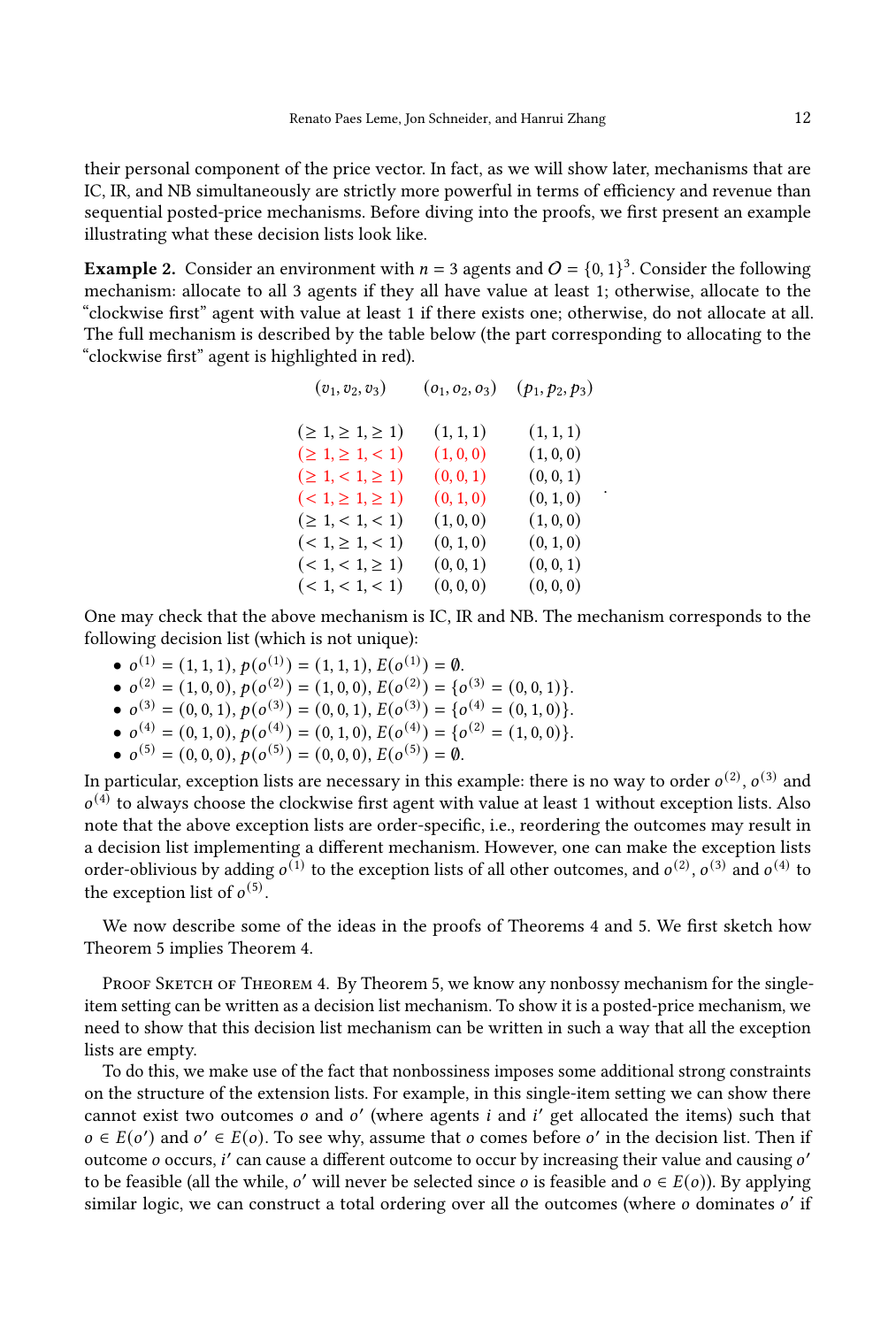whenever  $o$  is feasible,  $o'$  cannot be picked) and show that there exists a posted-price mechanism which presents the items in this order. See the full proof for details.  $□$ 

We now discuss our proof of Theorem [5.](#page-11-2) Our proof crucially relies on the following lemma, which shows that if two valuation vectors v and v' both satisfy (in the sense of Theorem [5\)](#page-11-2) outcomes o and o', then it is not possible that under valuation v the outcome is o and under v' the outcome is  $o'.$ 

<span id="page-13-0"></span>LEMMA 1. Consider any IC, IR, and NB mechanism  $M = (f, p)$  in a single-parameter environment. Fix two different feasible outcomes o and o', and let  $p(o)$ ,  $p(o')$  be the corresponding payment vectors. Choose any two valuation vectors v and v' where both v and v' satisfy both o and o' (i.e.,  $\min\{v_i, v'_i\} \ge$  $\max\{p_i(o), p_i(o')\}$  for each  $i \in [n]$ ). Then,

$$
f(v) = o \implies f(v') \neq o'.
$$

Intuitively, Lemma [1](#page-13-0) follows from yet another consequence of nonbossiness and incentivecompatibility; we show that if we increase the valuation from either  $v$  or  $v'$  to a common maximum  $v'$ , the outcome of the mechanism cannot change without violating one of these two properties.

Lemma [1](#page-13-0) is useful for the following reason: instead of having to worry about the behavior of our mechanism  $M = (f, p)$  for all valuation vectors v, we can use Lemma [1](#page-13-0) to construct a finite number of different "classes" of valuation vector, where  $M$  acts identically on every vector in a class.

For example, consider the valuation vector  $v^O$  defined via  $v^O_i = \max_{o \in O} p(o)_i$ ; in words,  $v^O_i$  is the minimal valuation vector which satisfies every outcome in O. By Lemma [1,](#page-13-0) if  $v$  is a valuation vector which satisfies the outcome  $f(v^O)$ , then v must also lead to the outcome  $f(v^O)$ . We can therefore group the set of all valuations v which satisfy  $f(v^O)$  into a single "class".

In the proof of Theorem [4](#page-11-0) we repeat this logic for other subsets of outcomes to first construct a structure we call a "decision tree". In a decision tree, every node is labeled by a subset  $S \subseteq O$ of outcomes and corresponds to a class of valuations "equivalent to" (in the sense that we can apply Lemma [1](#page-13-0) to argue they have the same outcome) the minimal valuation  $v^S$  that satisfies every outcome in S. The root of this tree is labeled by  $O$  and contains the class of valuations described above. The children of a node labeled S contain the maximal subsets S' of S where  $v^{S'}$  does not belong to the class of valuations of  $v^S$ .

By constructing this tree in this way, we can prove that each valuation  $v$  is associated to some node, and in fact it is associated to the node with the maximal label  $S$  such that  $v$  does not satisfy any outcome outside of S. This gives us a "decision-list-esque" mechanism, where for each  $v$  we iterate through the nodes of our tree until we find a node S where v both satisfies  $f(v^S)$  and does not satisfy any outcome  $\sigma \notin S$ . This process may consider the same outcomes more than once, but with a little bit more care we can convert this to a single decision list, and even an order-oblivious one (see the full proof for details).

## 6 SEPARATING POSTED-PRICE MECHANISMS AND NONBOSSY MECHANISMS

We have seen that in general single-parameter environments, the set of nonbossy mechanisms is richer than the set of posted-price mechanisms. However, it is not immediately clear how much additional power nonbossy mechanisms have in terms of optimizing metrics of interest to mechanism designers (e.g. revenue or welfare). In this section, we establish strict separations in terms of revenue and efficiency between mechanisms that are IC, IR and NB, and sequential posted-price mechanisms in single-parameter environments. In particular, we identify two sources of separation: rich feasibility constraints and correlation between agents.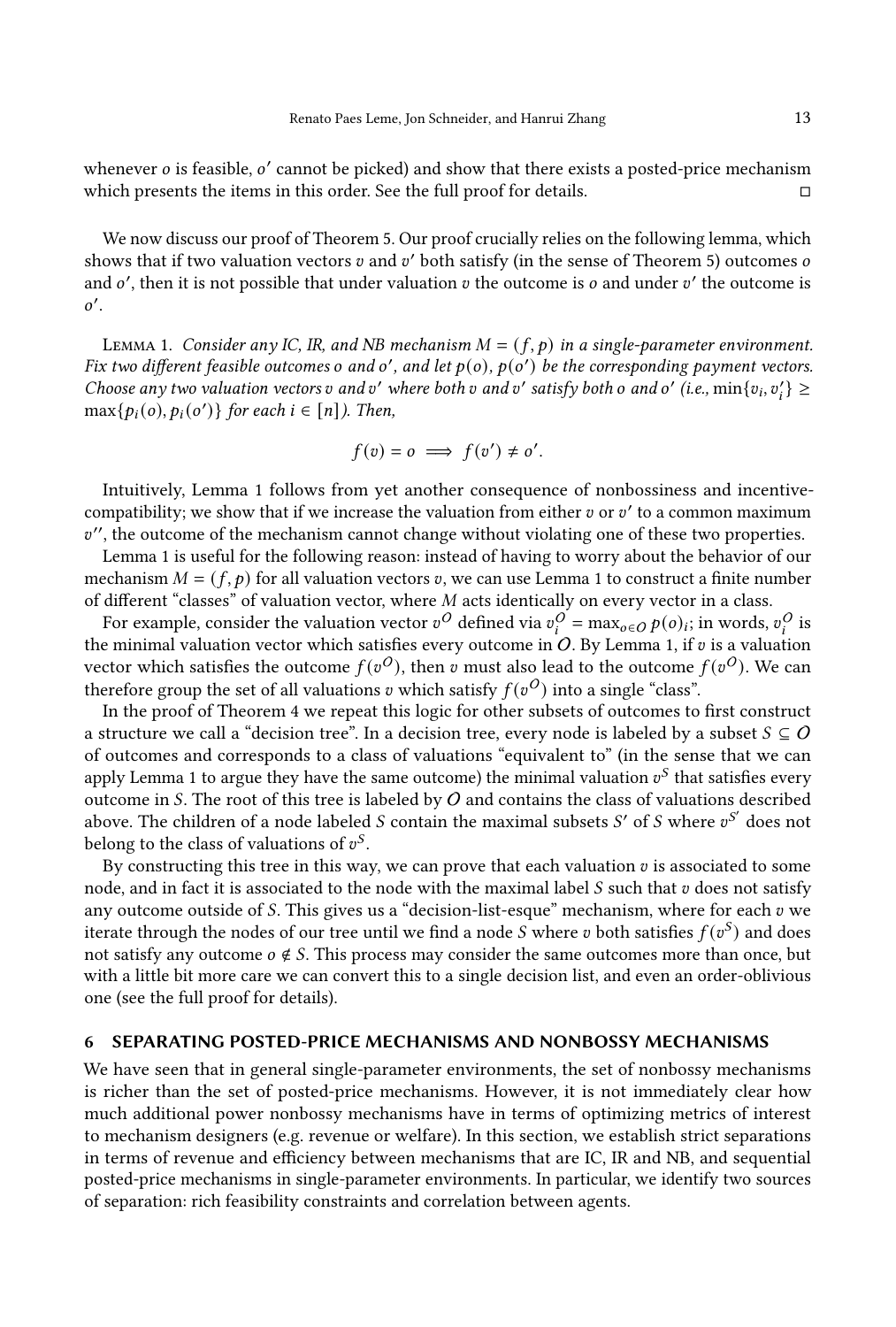## 6.1 General Downward-Closed Feasibility Constraints

As Theorem [4](#page-11-0) shows, IC, IR and NB mechanisms are equivalent to sequential posted-price mechanisms when there is a single item for sale — that is, when the family of all feasible sets of agents to receive an item contains only singletons. More generally, it is known (see, e.g., [\[Chawla et al., 2010,](#page-18-11) [Kleinberg and Weinberg, 2012\]](#page-19-25)) that sequential posted-price mechanisms can get at least 1/2 of the optimal welfare with matroid feasibility constraints, or even intersections of a constant number of matroids[7](#page-14-0) . However, when we allow arbitrary downward-closed feasibility constraints, sequential posted-price mechanisms can no longer achieve constant approximations to the optimal welfare. Before proceeding, we first rephrase the notion of downward-closed feasibility constraints in our terminology.

Definition 6 (Downward-Closed Feasibility Constraints). A single-parameter environment has downward-closed feasibility constraints, if the space of feasible outcomes  $O \subseteq \{0,1\}^n$  satisfies: for any  $o \in O$  and  $o'$  where  $o'_i \leq o_i$  for each *i*, it is always the case that  $o' \in O$ .

[Babaioff et al.](#page-18-0) [\[2007\]](#page-18-0) prove the following lower bound for sequential posted-price mechanisms in environments with downward-closed feasibility constraints.

THEOREM 6 ([BABAIOFF ET AL., 2007], REPHRASED). The best possible approximation ratio that any sequential posted-price mechanism can achieve in single-parameter Bayesian settings with independent agents and downward-closed feasibility constraints, parametrized by the maximum number r of agents who can simultaneously receive an item, a.k.a. the rank of the feasibility constraint, is  $\Omega(r)$ .

We will see momentarily that IC, IR and NB mechanisms achieve strictly (and in fact, exponentially) better approximation ratios in the same environments. To be self-contained, we briefly review the hard instance used in [\[Babaioff et al., 2007\]](#page-18-0), which also provides a general sense of what downward-closed feasibility constraints look like.

<span id="page-14-1"></span>Example 3. Suppose the  $n$  agents are partitioned into groups of size  $r$ . The value of each agent is independently 1 with probability  $p$ , and 0 otherwise. The mechanism can allocate to any set of agents, subject to the constraint that all agents receiving an item must be in the same group. Consider the case where r is much smaller than n, and  $p = 1/r$ . By choosing r appropriately, one can create a situation where with high probability, there exists a group in which all agents have value 1, so the expected optimal welfare is very close to  $r$ . On the other hand, for each group, the expected total value is 1, and moreover, this value is smaller than 2 even conditioned on some agent in the group having value 1. In fact, that upper bounds the expected welfare of any sequential posted-price mechanism. This is because when a sequential posted-price mechanism decides to allocate an item to an agent, it is essentially committing to allocating to all agents in this group, and no one else. At this point, the only information the mechanism has about this group is the value of the current agent that the mechanism is visiting, which is at most 1. So in any case, the conditional expected welfare is upper bounded by 2. This creates a gap of  $\Omega(r)$ .

Below we show that IC, IR and NB mechanisms can achieve an exponentially improved approximation ratio in such environments.

<span id="page-14-2"></span>THEOREM 7. For any single-parameter Bayesian setting with independent agents and downwardclosed feasibility constraints, there exists an IC, IR and NB mechanism that achieves an  $O(\log r)$ approximation with respect to the optimal welfare, where is the rank of the feasibility constraint.

<span id="page-14-0"></span> $^7\rm{This}$  is also true for revenue since one can replace the actual value of each agent with the virtual value. Given this reduction, we focus on welfare in the rest of the subsection.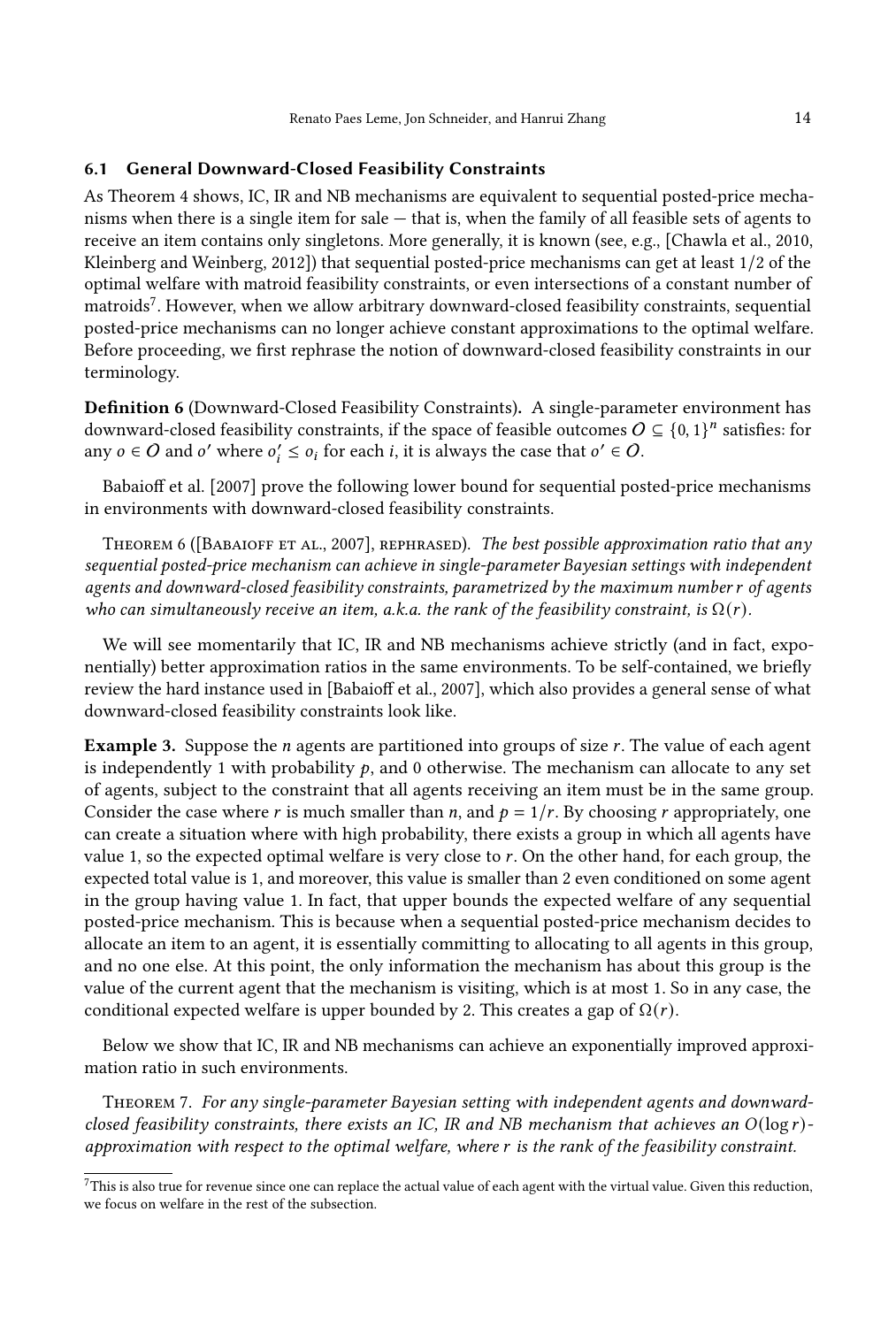The proof works by reducing to the case where the support of every agent *i*'s value distribution is  $\{0, a_i\}$  for some fixed  $a_i \ge 0$ . We first show that in that case, there always exists an IC, IR and NB mechanism which always extracts the full optimal welfare as revenue.

<span id="page-15-0"></span>Lemma 2. For any single-parameter Bayesian setting with independent agents with binary supports and downward-closed feasibility constraints, there exists an IC, IR and NB mechanism that always extracts the full optimal welfare as revenue. Moreover, the revenue of the mechanism is weakly monotone in the values, which is true even if values are not restricted to binary supports.

PROOF. Consider the following mechanism:

• Let  $k = |O|$ . Sort all outcomes in O into  $o^{(1)}, \ldots, o^{(k)}$  in decreasing order by the total welfare of the outcome, i.e., such that for each  $j \in [k-1]$ ,

.

$$
\sum_{i \in [n]} a_i \cdot o_i^{(j)} \ge \sum_{i \in [n]} a_i \cdot o_i^{(j+1)}
$$

• For each  $j \in [k]$ , post the price vector  $p(o^{(j)})$  where for each i,

$$
p_i(o^{(j)}) = a_i \cdot o_i^{(j)}.
$$

If the valuation vector  $v$  satisfies this outcome  $o^{(j)}$ , i.e., for each i.

$$
v_i \geq p_i(o^{(j)}),
$$

then output outcome  $o^{(j)}$  and terminate. Otherwise, proceed to the next outcome.

One can check that the mechanism is in fact IC, IR and NB. To see why the mechanism gets the full optimal welfare, fix a valuation vector v and consider the welfare-maximizing outcome  $o^{(j)}$ . Without loss of generality,  $o^{(j)}$  satisfies: for each *i*.

$$
o_i^{(j)} = 1 \implies v_i = a_i.
$$

This is because the feasibility constraint is downward-closed, so we can set  $o_i^{(j)} = 0$  for any agent *i* with value  $v_i = 0$ , and the resulting outcome is still feasible. Now v must satisfy  $o^{(j)}$ , so the above mechanism must output some outcome before (including)  $o^{(j)}$ . If the mechanism outputs an outcome before  $o^{(j)}$ , then the welfare can never be smaller, because of the way we sort the outcomes. So, the mechanism must always extract the optimal welfare as revenue with binary value distributions. Finally, it is easy to check the revenue of the mechanism is monotone in the values, since increasing the values can never make a satisfied outcome unsatisfied.  $□$ 

We remark that the value distributions in Example [3](#page-14-1) in fact have binary supports, and therefore one can apply Lemma [2](#page-15-0) to get an IC, IR and NB mechanism that extracts the full optimal welfare as revenue, which is even stronger than the logarithmic guarantee in Theorem [7](#page-14-2) for the general case. We are now ready to prove Theorem [7.](#page-14-2)

PROOF OF THEOREM [7.](#page-14-2) Without loss of generality, suppose for each agent *i*, it is feasible to allocate an item to  $i$  and no one else (when this is infeasible for some  $i$ , then  $i$  can never receive an item, so we can ignore *i*). Let  $o^*(v)$  be the welfare-maximizing outcome for a valuation vector  $v$ , i.e.,

$$
o^*(v) = \underset{o \in O}{\operatorname{argmax}} \sum_i v_i(o_i).
$$

Let OPT be the expected optimal welfare, i.e.,

$$
\text{OPT} = \mathbb{E}_v \left[ \sum_i v_i(o_i^*(v)) \right].
$$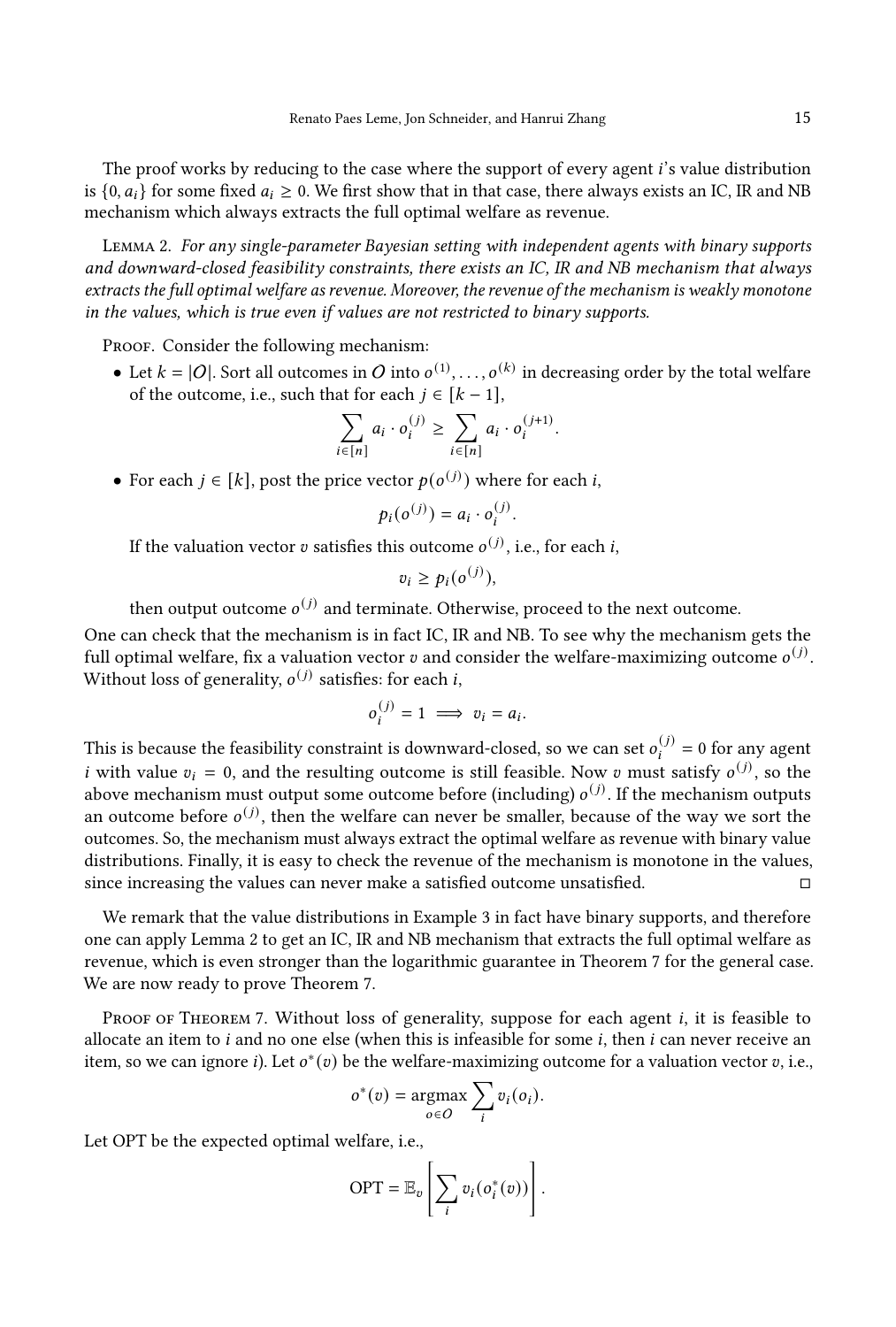We decompose OPT into 3 parts:

$$
\begin{aligned}\n\text{OPT}_1 &= \mathbb{E}_v \left[ \sum_i v_i(o_i^*(v)) \cdot \mathbb{I}[v_i(o_i^*(v)) \ge 2\text{OPT}] \right], \\
\text{OPT}_2 &= \mathbb{E}_v \left[ \sum_i v_i(o_i^*(v)) \cdot \mathbb{I}[\text{OPT}/(2r) \le v_i(o_i^*(v)) < 2\text{OPT}] \right], \\
\text{OPT}_3 &= \mathbb{E}_v \left[ \sum_i v_i(o_i^*(v)) \cdot \mathbb{I}[v_i(o_i^*(v)) < \text{OPT}/(2r)] \right].\n\end{aligned}
$$

Clearly OPT =  $OPT_1$  + OPT<sub>2</sub> + OPT<sub>3</sub>. Also observe that

$$
OPT_3 = \mathbb{E}_v \left[ \sum_i v_i(o_i^*(v)) \cdot \mathbb{I}[v_i(o_i^*(v)) < OPT/(2r)] \right]
$$
\n
$$
= \mathbb{E}_v \left[ \sum_{i: o_i^*(v) = 1} v_i(o_i^*(v)) \cdot \mathbb{I}[v_i(o_i^*(v)) < OPT/(2r)] \right] \qquad (v_i(0) = 0 \text{ for each } v \text{ and } i)
$$
\n
$$
\leftarrow \mathbb{E}_v \left[ \sum_{i: o_i^*(v) = 1} OPT/(2r) \right]
$$
\n
$$
\leq \mathbb{E}_v [r \cdot OPT/(2r)] \qquad \text{(maximum size of feasible allocation set is } r)
$$
\n
$$
= OPT/2.
$$

As a result,

$$
OPT_1 + OPT_2 \geq OPT/2,
$$

and

$$
\max\{OPT_1, OPT_2\} \ge \text{OPT}/4.
$$

Our plan is to get a significant fraction of the larger one between  $OPT_1$  and  $OPT_2$ .

First consider the case where  $\text{OPT}_1 \geq \text{OPT}/4$ . Consider the following mechanism: visit all agents in an arbitrary order; for each agent i, if i's value  $v_i(1)$  is at least 2OPT, then we allocate to agent i and terminate; otherwise, proceed to the next agent. We argue that this mechanism guarantees welfare at least OPT<sub>1</sub>/2  $\ge$  OPT/8. In fact, for each *i*, let

$$
\alpha_i = \Pr[v_i(1) \ge 2\text{OPT}].
$$

Observe that  $\alpha_i$  is the probability that we flip a coin for each agent *i*, and in that case, *i*'s expected value is  $\mathbb{E}[v_i(1) | v_i(1) \ge 2OPT]$ . We have

$$
\sum_{i} \alpha_{i} \cdot \mathbb{E}[v_{i}(1) | v_{i}(1) \ge 2\text{OPT}] = \mathbb{E}\left[\sum_{i} v_{i}(1) \cdot \mathbb{I}[v_{i}(1) \ge 2\text{OPT}]\right]
$$

$$
\ge \mathbb{E}\left[\sum_{i} v_{i}(o_{i}^{*}(v)) \cdot \mathbb{I}[v_{i}(o_{i}^{*}(v)) \ge 2\text{OPT}]\right] = \text{OPT}_{1}.
$$

And moreover, since whenever there is some *i* such that  $v_i(1) \ge 2$ OPT, the optimal welfare is at least 2OPT, the probability of this event cannot be too large. That is,

$$
(1 - \prod_i (1 - \alpha_i)) \cdot (2\text{OPT}) \le \text{OPT} \implies \prod_i (1 - \alpha_i) \ge 1/2.
$$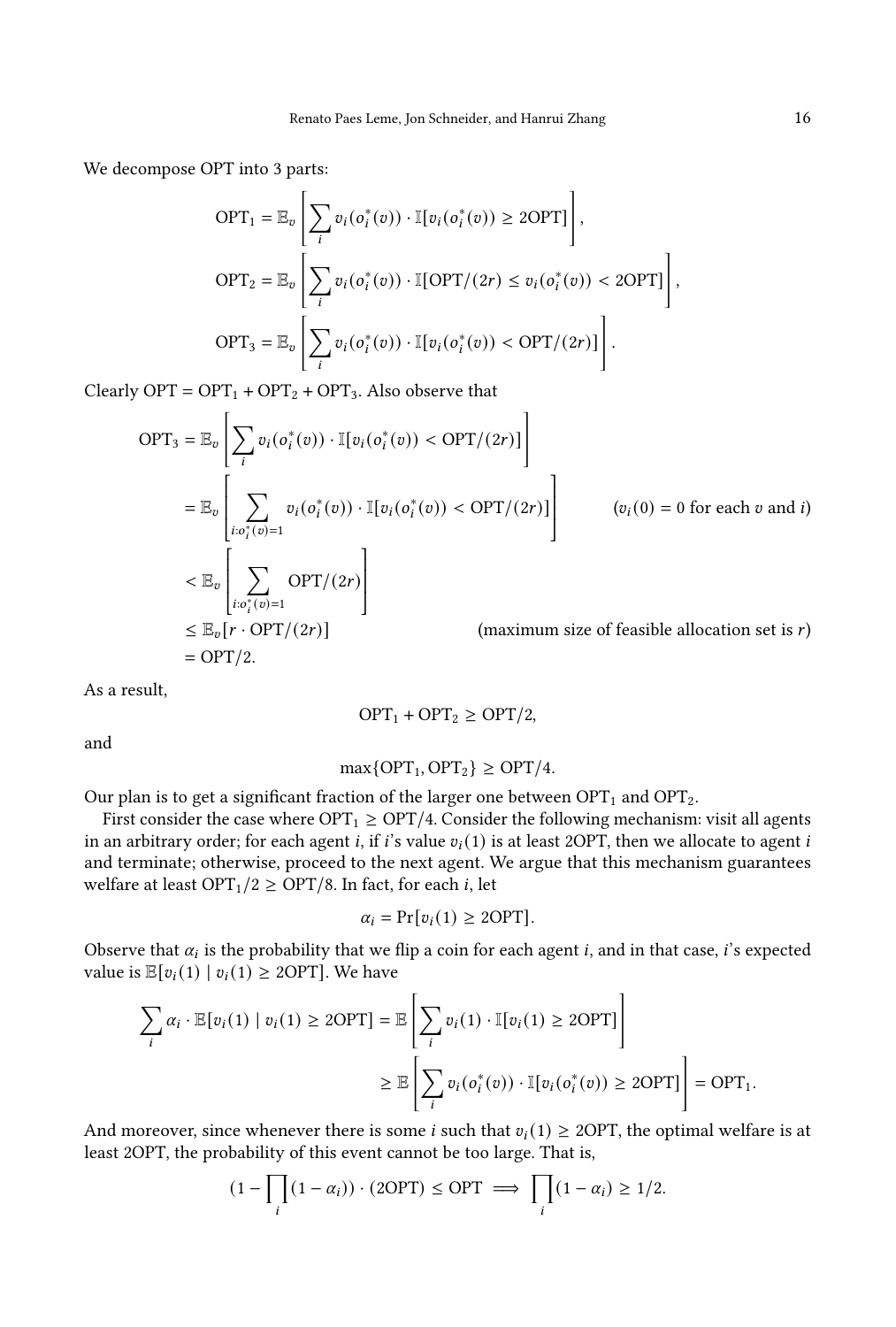Now come back to our mechanism. Since agents are independent, the expected contribution to the welfare from agent  $i$  is

$$
\prod_{i' < i} (1 - \alpha_{i'}) \cdot \alpha_i \cdot \mathbb{E}[v_i(1) \mid v_i(1) \ge 2\text{OPT}] \ge \prod_{i' \in [n]} (1 - \alpha_{i'}) \cdot \alpha_i \cdot \mathbb{E}[v_i(1) \mid v_i(1) \ge 2\text{OPT}]
$$
\n
$$
\ge \frac{1}{2} \cdot \alpha_i \cdot \mathbb{E}[v_i(1) \mid v_i(1) \ge 2\text{OPT}].
$$

Summing over  $i$ , the expected welfare we get is at least

$$
\frac{1}{2}\sum_{i}\alpha_{i}\cdot\mathbb{E}[v_{i}(1) | v_{i}(1) \ge 2\text{OPT}] \ge \frac{1}{2}\cdot\text{OPT}_{1} \ge \text{OPT}/8.
$$

Now consider the case where  $\text{OPT}_2 \geq \text{OPT}/4$ . We further subdivide  $\text{OPT}_2$  into about log r bins, and give a mechanism which gets a constant fraction of the contribution of the largest bin (which contributes  $OPT_2/O(\log r)$  to the welfare) in expectation.<sup>[8](#page-17-0)</sup> For each valuation vector v and  $i \in \{1, ..., \lceil \log(4r) \rceil\}$ , let

$$
\text{bin}_j(v) = \{ i \in [n] : v_i(o_i^*(v)) \in [2\text{OPT}/2^j, 2\text{OPT}/2^{j-1}) \}.
$$

Note that for each  $v$ , the union of these bins does not necessarily contain all agents. However, since these bins completely cover the possible range of values that may contribute to  $OPT_2$ , we have

$$
\text{OPT}_2 \leq \sum_j \mathbb{E}\left[\sum_{i \in \text{bin}_j(v)} v_i(o_i^*(v))\right].
$$

So there must exist some  $i^*$ , such that

$$
\mathbb{E}\left[\sum_{i\in \text{bin}_{j^*}(v)} v_i(o_i^*(v))\right] \ge \text{OPT}_2/O(\log r) = \text{OPT}/O(\log r).
$$

 We perform the following (imaginary) transformation to the value distributions: for each agent , consider the distribution which has probability mass  $Pr[v_i \in [2OPT/2^{j^*}, 2OPT/2^{j^*-1})]$  at  $2OPT/2^{j^*}$ , and the rest of the probability mass at 0. These imaginary value distributions are binary, and dominated by the actual value distributions. We then run the mechanism constructed in Lemma [2](#page-15-0) with these imaginary distributions as input. Since the revenue of the mechanism is weakly monotone in the values, running it with the actual value distributions can only increase its revenue. Moreover, for each *v* and *i* ∈ bin<sub>*i*\*</sub>(*v*),  $v_i$  ≤ 2OPT/2*j*<sup>\*-1</sup>. So the expected revenue that our mechanism extracts is at least

$$
\mathbb{E}\left[\sum_{i\in \text{bin}_{j^*}(v)} 2\text{OPT}/2^{j^*}\cdot o_i^*(v)\right] \geq \mathbb{E}\left[\frac{1}{2}\sum_{i\in \text{bin}_{j^*}(v)} v_i(o_i^*(v))\right] \geq \text{OPT}/O(\log r).
$$

So the welfare guaranteed by the mechanism is  $\overline{OPT/O(\log r)}$ . This concludes the proof.  $\Box$ 

## 6.2 Correlated Valuations

We now consider another case where IC, IR and NB mechanisms perform strictly better than sequential posted-price mechanisms: when agents may have correlated valuations. In particular, we give an example with only 2 agents, where any sequential posted-price menchanism can only extract 4/5 of the optimal welfare as revenue, while there is an IC, IR and NB mechanism that extracts the full optimal welfare.

<span id="page-17-0"></span> ${}^{8}$ In fact, the mechanism extracts a constant fraction of the welfare from that bin as revenue.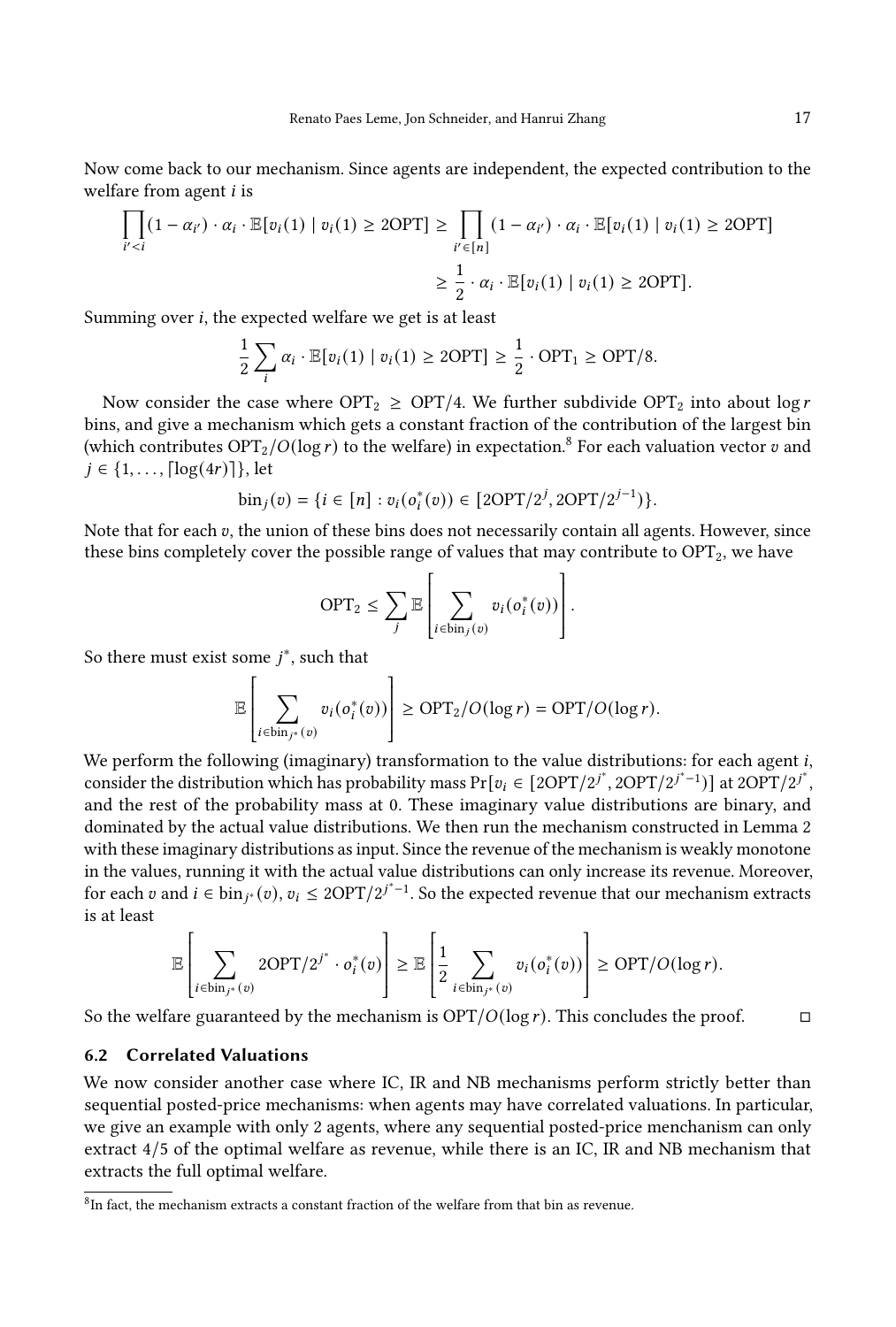**Example 4.** Consider the following environment with  $n = 2$  agents, and no feasibility constraints (i.e., the mechanism may allocate to any set of agents). The values of the two agents are (1, 1) with probability 1/5, (2, 0) with probability 2/5, and (0, 2) with probability 2/5. Consider any sequential posted-price mechanism, which without loss of generality visits agent 1 first, and then agent 2. The only reasonable ways to price the agents are the following:

- Set the price for agent 1 to 1. If agent 1 buys, then set the price for agent 2 to 1. Otherwise, set the price for agent 2 to 2. The expected revenue of this mechanism is 8/5. In particular, when the values are (2, 0), the mechanism only extracts revenue 1 from agent 1 (it extracts the full optimal welfare of 2 in all other cases).
- Set the price for agent 1 to 2, and set the price for agent 2 to 1. The expected revenue of this mechanism is  $7/5$ . In particular, when the values are  $(0, 2)$ , the mechanism only extracts revenue 1 from agent 2, and when the values are (1, 1), the mechanism only extracts 0 from agent 1 (it extracts the full optimal welfare of 2 when the values are (2, 0)).
- Set the price for agent 1 to 2, and set the price for agent 2 to 2. The expected revenue of this mechanism is  $8/5$ . In particular, when the values are  $(1, 1)$ , the mechanism does not extract any revenue (it extracts the full optimal welfare of 2 in all other cases).

So the optimal sequential posted-price mechanism achieves revenue 8/5. On the other hand, consider the following decision list (which is IC, IR and NB):

- $o^{(1)} = (1, 1), p(o^{(1)}) = (1, 1), E(o^{(1)}) = \emptyset.$
- $o^{(2)} = (1,0), p(o^{(2)}) = (2,0), E(o^{(2)}) = \emptyset.$
- $o^{(3)} = (0, 1), p(o^{(3)}) = (0, 2), E(o^{(3)}) = \emptyset.$

One can check the decision list extracts revenue 2 in all cases.

#### REFERENCES

<span id="page-18-2"></span><span id="page-18-0"></span>Mohammad Akbarpour and Shengwu Li. 2020. Credible auctions: A trilemma. Econometrica 88, 2 (2020), 425–467. Moshe Babaioff, Nicole Immorlica, and Robert Kleinberg. 2007. Matroids, secretary problems, and online mechanisms. In

<span id="page-18-12"></span>Proceedings of the eighteenth annual ACM-SIAM symposium on Discrete algorithms. 434–443. Moshe Babaioff, Nicole Immorlica, Brendan Lucier, and S Matthew Weinberg. 2014. A simple and approximately optimal

<span id="page-18-1"></span>mechanism for an additive buyer. In 2014 IEEE 55th Annual Symposium on Foundations of Computer Science. IEEE, 21–30. Sophie Bade. 2020. Random serial dictatorship: the one and only. Mathematics of Operations Research 45, 1 (2020), 353–368.

- <span id="page-18-3"></span>Björn Bartling and Nick Netzer. 2016. An externality-robust auction: Theory and experimental evidence. Games and Economic Behavior 97 (2016), 186–204.
- <span id="page-18-4"></span>Shai Bernstein and Eyal Winter. 2012. Contracting with heterogeneous externalities. American Economic Journal: Microeconomics 4, 2 (2012), 50–76.
- <span id="page-18-5"></span>Felix Brandt, Tuomas Sandholm, and Yoav Shoham. 2005. Spiteful Bidding in Sealed-Bid Auctions.. In Computing and Markets.
- <span id="page-18-6"></span>Felix Brandt and Gerhard Weiß. 2001. Antisocial agents and Vickrey auctions. In International Workshop on Agent Theories, Architectures, and Languages. Springer, 335–347.
- <span id="page-18-9"></span>Yang Cai, Nikhil R Devanur, and S Matthew Weinberg. 2019. A duality-based unified approach to bayesian mechanism design. SIAM J. Comput. 0 (2019), STOC16–160.
- <span id="page-18-13"></span>Yang Cai and Mingfei Zhao. 2017. Simple mechanisms for subadditive buyers via duality. In Proceedings of the 49th Annual ACM SIGACT Symposium on Theory of Computing. 170–183.
- <span id="page-18-10"></span>Shuchi Chawla, Jason D Hartline, and Robert Kleinberg. 2007. Algorithmic pricing via virtual valuations. In Proceedings of the 8th ACM Conference on Electronic Commerce. 243–251.
- <span id="page-18-11"></span>Shuchi Chawla, Jason D Hartline, David L Malec, and Balasubramanian Sivan. 2010. Multi-parameter mechanism design and sequential posted pricing. In Proceedings of the forty-second ACM symposium on Theory of computing. 311–320.
- <span id="page-18-8"></span>Constantinos Daskalakis, Alan Deckelbaum, and Christos Tzamos. 2014. The complexity of optimal mechanism design. In Proceedings of the twenty-fifth annual ACM-SIAM symposium on Discrete algorithms. SIAM, 1302–1318.
- <span id="page-18-7"></span>Constantinos Daskalakis, Alan Deckelbaum, and Christos Tzamos. 2017. Strong Duality for a Multiple-Good Monopolist. Econometrica 85, 3 (2017), 735–767.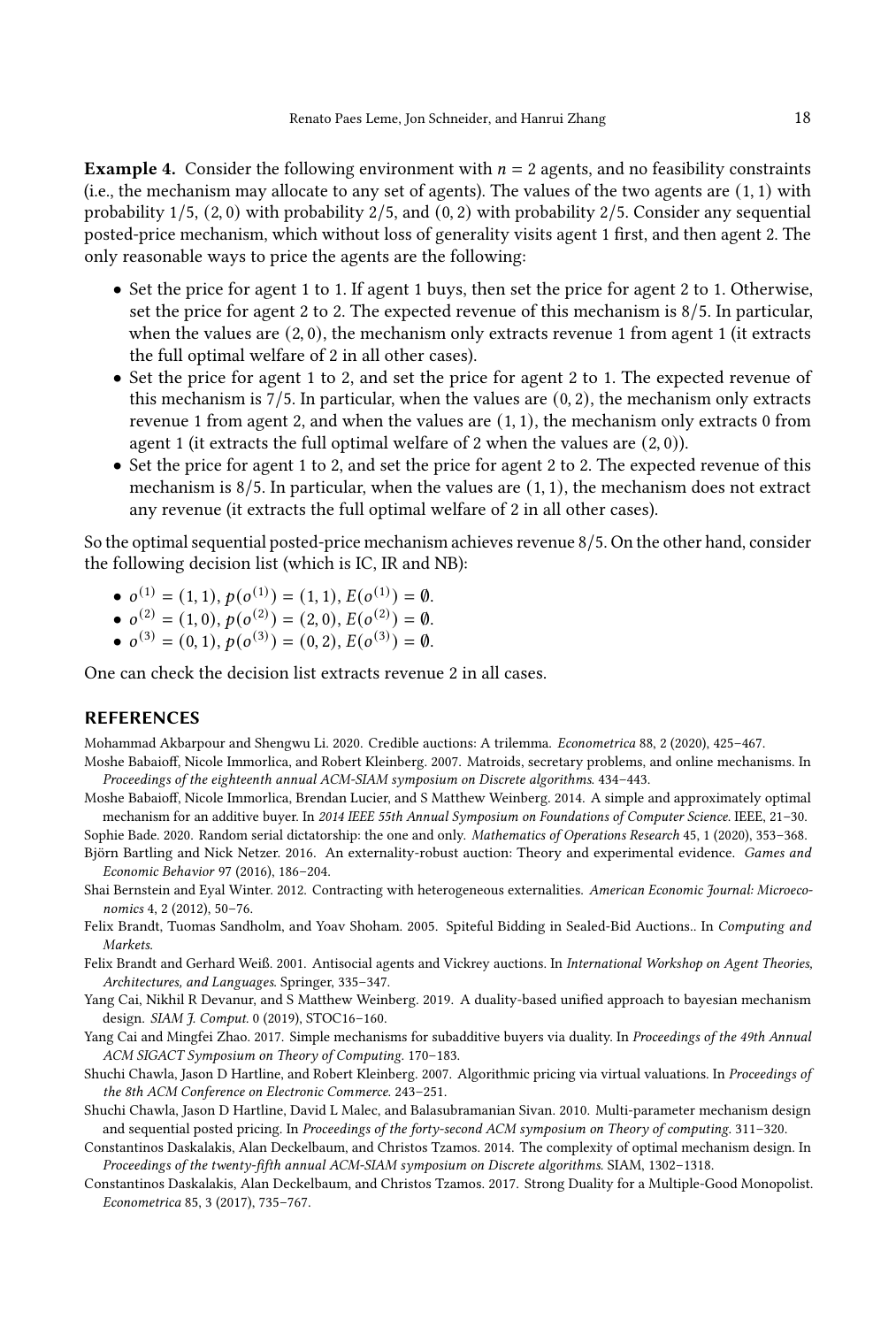- <span id="page-19-30"></span>Paul Dutting, Michal Feldman, Thomas Kesselheim, and Brendan Lucier. 2020. Prophet inequalities made easy: Stochastic optimization by pricing nonstochastic inputs. SIAM J. Comput. 49, 3 (2020), 540–582.
- <span id="page-19-32"></span>Paul Dütting, Thomas Kesselheim, and Brendan Lucier. 2020. An  $O(\log\log m)$  prophet inequality for subadditive combinatorial auctions. In 2020 IEEE 61st Annual Symposium on Foundations of Computer Science (FOCS). IEEE, 306–317.
- <span id="page-19-18"></span>Ernst Fehr and Klaus M Schmidt. 2006. The economics of fairness, reciprocity and altruism–experimental evidence and new theories. Handbook of the economics of giving, altruism and reciprocity 1 (2006), 615–691.
- <span id="page-19-31"></span>Michal Feldman, Nick Gravin, and Brendan Lucier. 2014. Combinatorial auctions via posted prices. In Proceedings of the twenty-sixth annual ACM-SIAM symposium on Discrete algorithms. SIAM, 123–135.
- <span id="page-19-0"></span>Allan Gibbard. 1973. Manipulation of voting schemes: a general result. Econometrica: journal of the Econometric Society (1973), 587–601.
- <span id="page-19-26"></span>Sergiu Hart and Noam Nisan. 2017. Approximate revenue maximization with multiple items. Journal of Economic Theory 172 (2017), 313–347.
- <span id="page-19-21"></span>Sergiu Hart and Philip J Reny. 2015. Maximal revenue with multiple goods: Nonmonotonicity and other observations. Theoretical Economics 10, 3 (2015), 893–922.
- <span id="page-19-4"></span>John William Hatfield. 2009. Strategy-proof, efficient, and nonbossy quota allocations. Social Choice and Welfare 33, 3 (2009), 505–515.
- <span id="page-19-15"></span>Philippe Jehiel, Benny Moldovanu, and Ennio Stacchetti. 1996. How (not) to sell nuclear weapons. The American Economic Review (1996), 814–829.
- <span id="page-19-16"></span>Philippe Jehiel, Benny Moldovanu, and Ennio Stacchetti. 1999. Multidimensional mechanism design for auctions with externalities. Journal of economic theory 85, 2 (1999), 258–293.
- <span id="page-19-25"></span>Robert Kleinberg and Seth Matthew Weinberg. 2012. Matroid prophet inequalities. In Proceedings of the forty-fourth annual ACM symposium on Theory of computing. 123–136.
- <span id="page-19-7"></span>Fuhito Kojima. 2010. Impossibility of stable and nonbossy matching mechanisms. Economics Letters 107, 1 (2010), 69–70.
- <span id="page-19-19"></span><span id="page-19-13"></span>David K Levine. 1998. Modeling altruism and spitefulness in experiments. Review of economic dynamics 1, 3 (1998), 593–622. Shengwu Li. 2017. Obviously strategy-proof mechanisms. American Economic Review 107, 11 (2017), 3257–87.
- <span id="page-19-27"></span>Xinye Li and Andrew Chi-Chih Yao. 2013. On revenue maximization for selling multiple independently distributed items. Proceedings of the National Academy of Sciences 110, 28 (2013), 11232–11237.
- <span id="page-19-22"></span>Alejandro M Manelli and Daniel R Vincent. 2007. Multidimensional mechanism design: Revenue maximization and the multiple-good monopoly. Journal of Economic theory 137, 1 (2007), 153–185.
- <span id="page-19-24"></span>Vahab Mirrokni, Michael Schapira, and Jan Vondrák. 2008. Tight information-theoretic lower bounds for welfare maximization in combinatorial auctions. In Proceedings of the 9th ACM conference on Electronic commerce. 70-77.
- <span id="page-19-9"></span>Debasis Mishra and Abdul Quadir. 2014. Non-bossy single object auctions. Economic Theory Bulletin 2, 1 (2014), 93–110.
- <span id="page-19-20"></span>John Morgan, Ken Steiglitz, and George Reis. 2003. The spite motive and equilibrium behavior in auctions. Contributions in Economic Analysis & Policy 2, 1 (2003), 1–25.
- <span id="page-19-11"></span>Conan Mukherjee. 2015. On Axioms Underlying Use of Reserve Price. Working Paper/Department of Economics, School of Economics and Management, Lund University 7 (2015).
- <span id="page-19-33"></span>Roger B Myerson. 1981. Optimal auction design. Mathematics of operations research 6, 1 (1981), 58–73.
- <span id="page-19-10"></span>Swaprava Nath and Arunava Sen. 2015. Affine maximizers in domains with selfish valuations. ACM Transactions on Economics and Computation (TEAC) 3, 4 (2015), 1–19.
- <span id="page-19-5"></span>Szilvia Pápai. 2001. Strategyproof and nonbossy multiple assignments. Journal of Public Economic Theory 3, 3 (2001), 257–271.
- <span id="page-19-12"></span>Marek Pycia and Madhav Raghavan. 2021. Non-bossiness and First-Price Auctions. Available at SSRN 3941784 (2021).
- <span id="page-19-29"></span><span id="page-19-14"></span>Marek Pycia and Peter Troyan. 2018. Obvious dominance and random priority. SSRN Electronic Journal 2853563 (2018).
- Aviad Rubinstein and S Matthew Weinberg. 2018. Simple mechanisms for a subadditive buyer and applications to revenue monotonicity. ACM Transactions on Economics and Computation (TEAC) 6, 3-4 (2018), 1-25.
- <span id="page-19-1"></span>Mark Allen Satterthwaite. 1975. Strategy-proofness and Arrow's conditions: Existence and correspondence theorems for voting procedures and social welfare functions. Journal of economic theory 10, 2 (1975), 187–217.
- <span id="page-19-2"></span>Mark A Satterthwaite and Hugo Sonnenschein. 1981. Strategy-proof allocation mechanisms at differentiable points. The Review of Economic Studies 48, 4 (1981), 587–597.
- <span id="page-19-17"></span>Ilya Segal. 1999. Contracting with externalities. The Quarterly Journal of Economics 114, 2 (1999), 337–388.
- <span id="page-19-6"></span>Lars-Gunnar Svensson. 1999. Strategy-proof allocation of indivisible goods. Social Choice and Welfare 16, 4 (1999), 557–567.
- <span id="page-19-8"></span>Lars-Gunnar Svensson and Bo Larsson. 2002. Strategy-proof and nonbossy allocation of indivisible goods and money. Economic Theory 20, 3 (2002), 483–502.
- <span id="page-19-23"></span>John Thanassoulis. 2004. Haggling over substitutes. Journal of Economic theory 117, 2 (2004), 217–245.
- <span id="page-19-3"></span>William Thomson. 2016. Non-bossiness. Social Choice and Welfare 47, 3 (2016), 665–696.
- <span id="page-19-28"></span>Andrew Chi-Chih Yao. 2015. An n-to-1 bidder reduction for multi-item auctions and its applications. In Proceedings of the twenty-sixth annual ACM-SIAM symposium on Discrete algorithms. 92–109.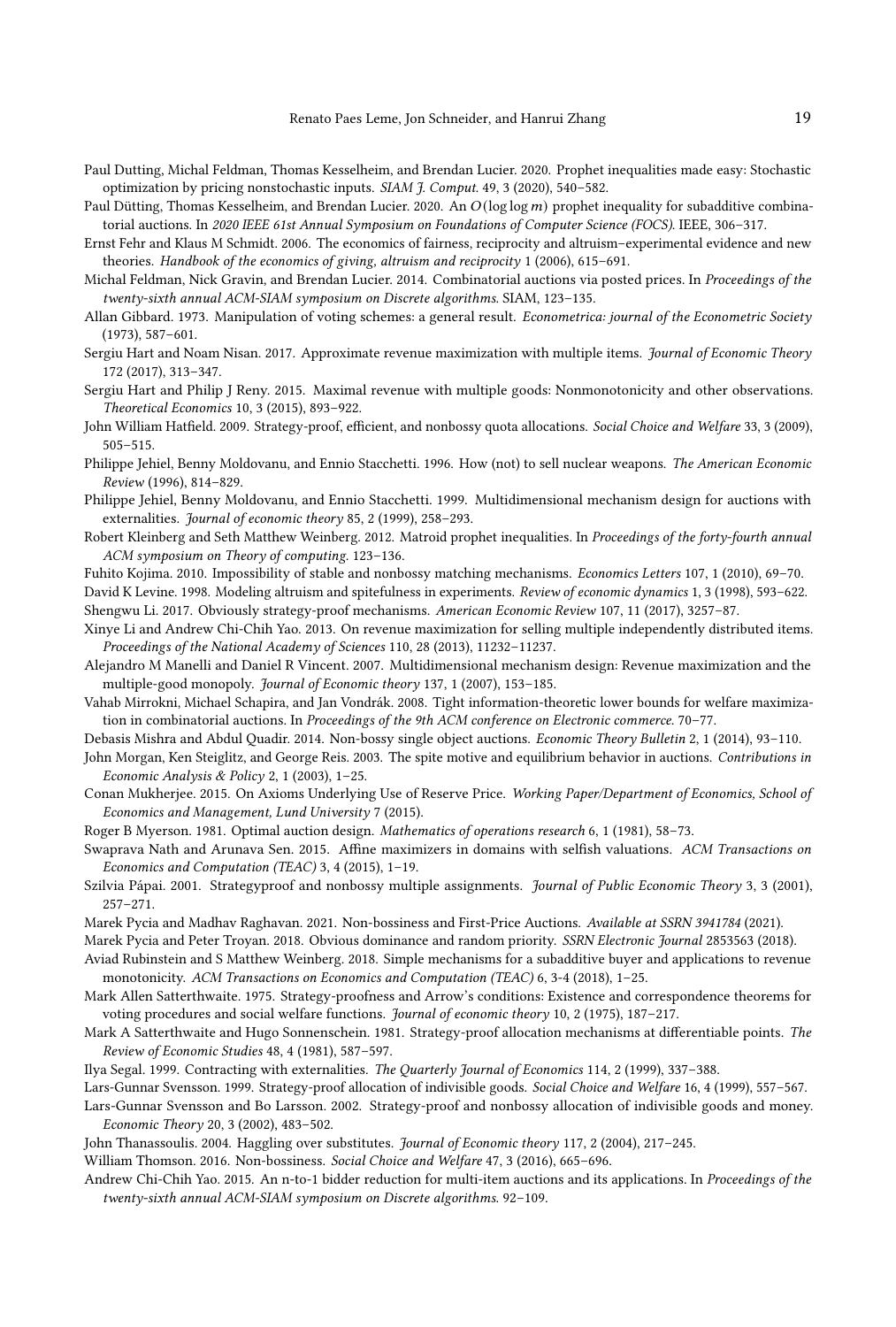<span id="page-20-1"></span>Yunhong Zhou and Rajan Lukose. 2007. Vindictive bidding in keyword auctions. In Proceedings of the ninth international conference on Electronic commerce. 141–146.

## <span id="page-20-2"></span>A RESTRICTING POSSIBLE EXTERNALITIES

In our definition of agents with externalities in Section [2.3,](#page-6-3) we allowed the external component of their preference (the "externality") to be any arbitrary ordering over the outcomes and payments of the other agents. In this appendix, we show that this freedom is unnecessary – all our results continue to hold with only mild constraints on the set of possible externalities (namely, as long as each agent can express either altruistic or malicious preferences towards other agents, our characterization continues to hold).

We formalize this as follows. Fixing other agents' valuations to be  $v_{-i}$ , let  $\mathcal{P}_i^{\text{ext}}(v_{-i})$  be the set of allowed preferences for agent *i* over other agents' outcome-payment pairs. For any agent  $j \neq i$ , we say  $\mathcal{P}_i^{\text{ext}}(v_{-i})$  covers  $\lt_{i}^{\text{int}}(v_j)$ , if at least one of the following two conditions hold:

- There exists a preference  $\prec_i^{\text{ext}} \in \mathcal{P}_i^{\text{ext}}(v_{-i})$ , such that for all  $(o, q) \in O \times \mathbb{R}_+^n$ , if  $(o_j, q_j) \prec_j^{\text{int}}$  $(o'_j, q'_j)$ , then  $(o_{-i}, q_{-i}) \prec_i^{\text{ext}} (o'_{-i}, q'_{-i})$ . When *i* has such an external component of preference, we say *i* cares positively about j.
- There exists a preference  $\lt_i^{\text{ext}} \in \mathcal{P}_i^{\text{ext}}(v_{-i})$ , such that for all  $(o, q) \in O \times \mathbb{R}_+^n$ , if  $(o_j, q_j) \lt_i^{\text{int}}$  $(o'_j, q'_j)$ , then  $(o'_{-i}, q'_{-i}) \prec_i^{ext} (o_{-i}, q_{-i})$ . When *i* has such an external component of preference, we say  $i$  cares negatively about  $i$ .

We make the following richness assumption on the possible externalities for each agent.

<span id="page-20-3"></span>Assumption 1 (Richness of Externalities). For any agent  $i$  and  $v_{-i} \in V_{-i}$ ,  $\mathcal{P}^{\text{ext}}_i(v_{-i})$  covers all  $\{\prec_i^{\text{int}}(v_j)\}_{j\neq i}.$ 

We also remark that Assumption [1](#page-20-3) is in a sense necessary for the concept of RwAVE to distinguish itself from IC as a stronger notion of robustness — without the richness assumption, it could be the case that all agents are always indifferent to others' interests, and as a result RwAVE would be precisely equivalent to IC. With Assumption 1, all of our proofs (most notably our characterization of RwAVE mechanisms as non-bossy in Theorem [1](#page-7-1) continue to hold).

#### <span id="page-20-0"></span>B NONBOSSINESS AND OBVIOUS STRATEGYPROOFNESS

The notion of nonbossiness is reminiscent of another important notion of robustness against strategic behavior, namely obvious strategyproofness (OSP), proposed by [Li](#page-19-13) [\[2017\]](#page-19-13). Roughly speaking, a mechanism (as an extensive-form game) is OSP, if for any agent, the worst (over other agents' actions) thing that may happen under truthful reporting is at least as good as the best thing that may happen under any deviation from reporting truthfully. A mechanism, as a pair of allocation and payment rules, is OSP implementable, if there is a way to implement this mechanism using an extensive-form game that is OSP. OSP implementability appears conceptually related to NB, since both notions require that it is "hard" for an agent to manipulate the utility of another agent.

We remark that similar as nonbossiness and OSP appear, neither of the two notions is stronger or weaker than the other, even when restricted to IC and IR mechanisms.

Theorem 8. There exists an NB, IC and IR mechanism that is not OSP implementable, and an OSP implementable, IC and IR mechanism that is not NB.

Proof. For the former, consider the mechanism used in the proof of Proposition [3,](#page-10-0) and possible ways to implement it using an extensive-form game. Since there are only 2 agents, each with two possible types, the mechanism should interact with each agent exactly once. Without loss of generality, suppose the mechanism interacts with agent 1 first (the 2 agents are symmetric).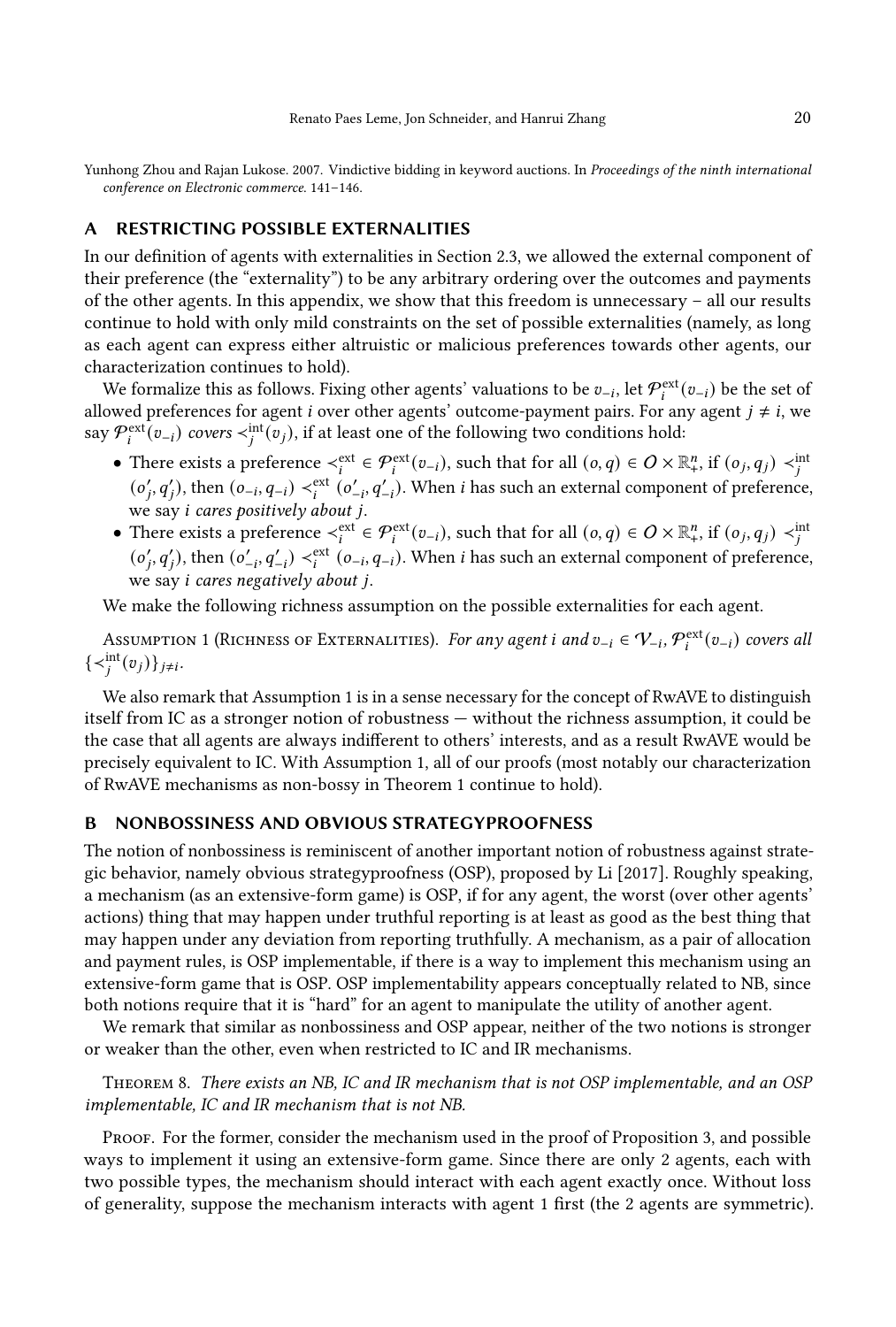Consider the case where agent 1's valuation is  $x_1 \in V_1$ . If agent 1 reports  $x_1$  truthfully, then the worst thing that can happen is agent 2 reporting  $y_1$ , in which case agent 1 gets outcome  $o_1$  and pays 1, leading to a utility of 0. However, if agent 1 deviates and reports  $x_2$ , then the best thing that can happen is agent 2 reporting  $y_2$ , in which case agent 1 gets outcome  $o_1$  and pays 0, leading to a utility of 1. This means the mechanism is not OSP implementable.

For the latter, it is known that the second-price auction is OSP implementable (using the English auction), but it is not NB, since the payment of the winner depends on the highest other bid.  $\Box$ 

Despite this non-comparability, many of the NB mechanisms we study and construct in this paper are indeed also OSP implementable. Specifically, sequential posted-price mechanisms for a single item are OSP in their default implementation, as are incentive-compatible decision list mechanisms with empty exception lists (in particular, the mechanism of Lemma [2](#page-15-0) which exponentially outperforms the best sequential posted-price mechanism is of this form).

#### <span id="page-21-0"></span>C OMITTED PROOFS

#### C.1 Proof of Theorem [1](#page-7-1)

PROOF OF THEOREM [1.](#page-7-1) First, fix an environment  $(\mathcal{V}, O)$  and a mechanism  $M = (f, p)$ . Assuming M is IC and NB, we show it is RwAVE. To this end, consider any agent *i*, valuation vector  $v \in \mathcal{V}$ , external component of *i*'s preference  $\prec_i^{ext} \in \mathcal{P}_i^{ext}(v_{-i})$ , and deviation  $v'_i \in \mathcal{V}_i$ . Also let  $\prec_i^{int}$  be the internal component of *i*'s preference induced by  $v_i$ . Since *M* is IC, we have

$$
(f_i(v_i, v_{-i}), p_i(v_i, v_{-i})) \leq_i^{int} (f_i(v_i', v_{-i}), p_i(v_i', v_{-i})).
$$

So, in order to show

$$
(f(v_i, v_{-i}), p(v_i, v_{-i})) \leq_i (f(v'_i, v_{-i}), p(v'_i, v_{-i})),
$$

we only need to argue that whenever

$$
(f_i(v_i, v_{-i}), p_i(v_i, v_{-i})) = (f_i(v'_i, v_{-i}), p_i(v'_i, v_{-i})),
$$

we have

$$
(f_{-i}(v_i, v_{-i}), p_{-i}(v_i, v_{-i})) \leq_i^{\text{ext}} (f_{-i}(v_i', v_{-i}), p_{-i}(v_i', v_{-i})).
$$

This follows directly from the fact that  $M$  is NB, since when

$$
(f_i(v_i, v_{-i}), p_i(v_i, v_{-i})) = (f_i(v_i', v_{-i}), p_i(v_i', v_{-i})),
$$

NB requires that

$$
(f(v_i, v_{-i}), p(v_i, v_{-i})) = (f(v'_i, v_{-i}), p(v'_i, v_{-i})),
$$

and therefore

$$
(f_{-i}(v_i, v_{-i}), p_{-i}(v_i, v_{-i})) = \iota^{ext} (f_{-i}(v_i', v_{-i}), p_{-i}(v_i', v_{-i})).
$$

Now consider the other direction. Assuming  $M$  is RwAVE, we show it is IC and NB. First observe that any RwAVE mechanism  $M$  is IC. Below we show  $M$  is also NB. Fix any agent  $i$ , valuation vector v, and deviation  $v_i'$ . Suppose towards a contradiction that there exists  $j \neq i$ , such that

$$
(f_j(v_i, v_{-i}), p_j(v_i, v_{-i})) \neq (f_j(v'_i, v_{-i}), p_j(v'_i, v_{-i})).
$$

Moreover, without loss of generality,

$$
(f_j(v'_i, v_{-i}), p_j(v'_i, v_{-i})) \prec_i^{\text{int}} (f_j(v_i, v_{-i}), p_j(v_i, v_{-i})).
$$

Now, let us choose an external preference component  $\prec_i^{\text{ext}}$  for agent  $i$  such that for all  $(o,q)\in O\!\times\!\mathbb{R}_+^n$ , if  $(o_j, q_j) \prec_j^{\text{int}} (o'_j, q'_j)$ , then  $(o_{-i}, q_{-i}) \prec_i^{\text{ext}} (o'_{-i}, q'_{-i})$ . Note that even if we are in the restricted model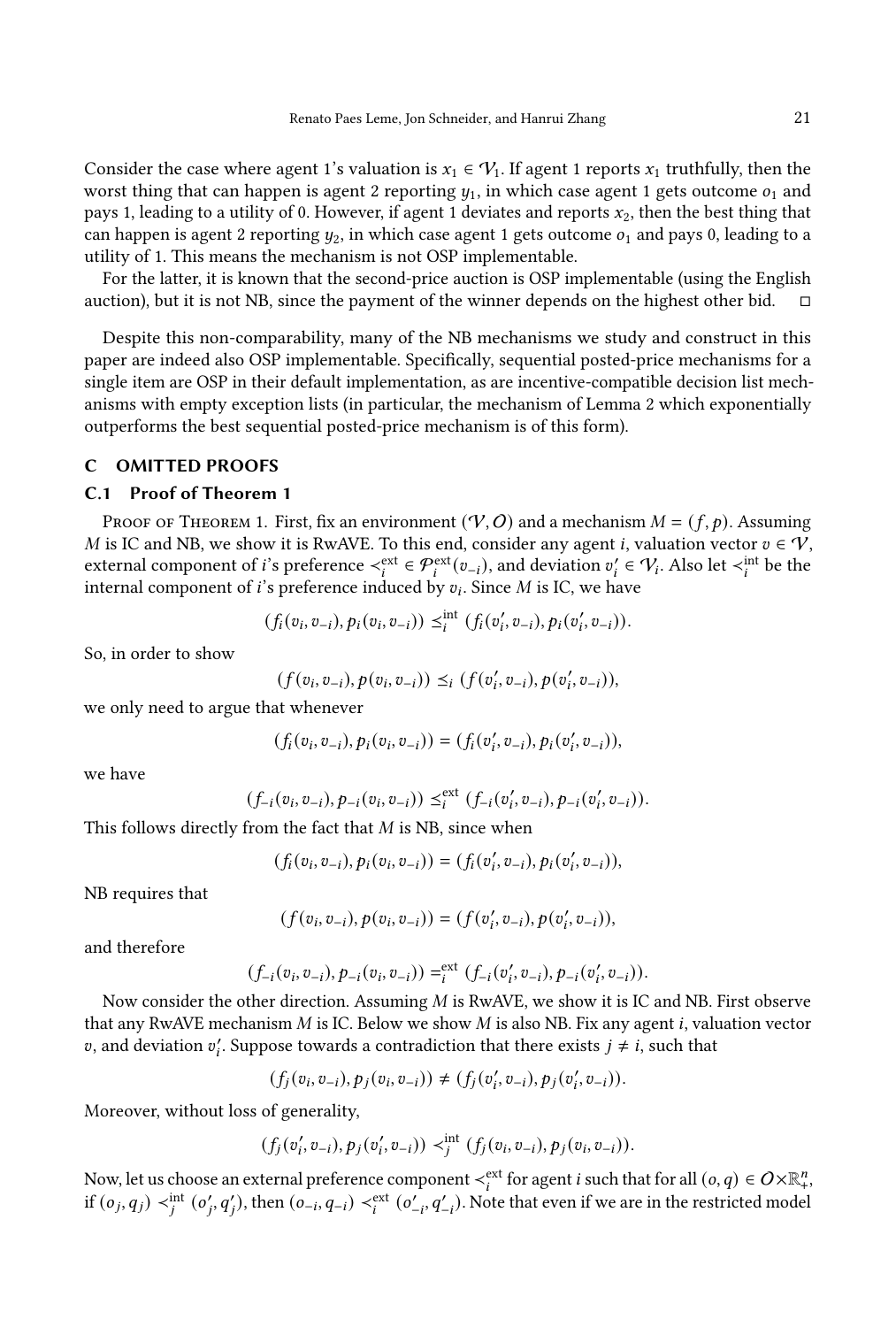of externalities of Appendix [A,](#page-20-2) Assumption [1](#page-20-3) guarantees such an ordering exists in  $\mathcal{P}^{\text{ext}}_{i}(v_{-i})$ . When has this external preference component, we have

$$
(f(v'_i, v_{-i}), p(v'_i, v_{-i})) \prec_i (f(v_i, v_{-i}), p(v_i, v_{-i})).
$$

However, RwAVE requires that

$$
(f(v_i, v_{-i}), p(v_i, v_{-i})) \leq_i (f(v'_i, v_{-i}), p(v'_i, v_{-i})),
$$

a contradiction. This concludes the proof. □

#### C.2 Proof of Proposition [2](#page-9-0)

Proof of Proposition [2.](#page-9-0) We argue these cases one by one. In each of these settings, fixing *i*,  $v_i$ ,  $v'_i$  and  $o_i$ , we explicitly construct a common upper bound of  $v_i$  and  $v'_i$  with respect to  $o_i$ , as described in Definition [5.](#page-8-0)

- Common outcome, complete domain. Let  $v''_i$  be such that  $v''_i(o_i) = \max\{v_i(o_i), v'_i(o_i)\}$ and  $v_i''(o_i') = 0$  for  $o_i' \in O_i \setminus \{o_i\}.$
- Single-parameter agents. If  $o_i = 0$ , then let  $v''_i(1) = 0$ ; otherwise, let  $v''_i(1) = \max\{v_i(1), v'_i(1)\}.$
- Combinatorial auctions, single-minded agents. Let  $v_i$  be described by  $S_i$  and  $x_i$ , and  $v'_i$ by S' and x'. Let v'' be induced by S'' and x'', where  $S_i'' = o_i$ , and  $x_i'' = \max\{x_i, x_i'\}$ . Consider  $v_i$ , and observe that for any  $o'_i \subseteq M$ , if  $o_i \nsubseteq o'_i$ , then

$$
v''_i(o_i) - v''_i(o'_i) = v''_i(o_i) \ge v_i(o_i) \ge v_i(o_i) - v_i(o'_i).
$$

If  $o_i \subseteq o'_i$ , then because  $v_i$  is monotone,

$$
v''_i(o_i) - v''_i(o'_i) = 0 \ge v_i(o_i) - v_i(o'_i).
$$

Similarly, for  $v_i'$ , we always have

$$
v''_i(o_i) - v''_i(o'_i) \ge v'_i(o_i) - v'_i(o'_i).
$$

• Combinatorial auctions, valuations "between" additive and XOS. Recall that an XOS valuation is the pointwise maximum of a number of additive valuations, each of which is a clause. Let  $c_i$  be the clause of  $v_i$  such that  $v_i(o_i) = c_i(o_i)$ , and  $c'_i$  be the clause of  $v'_i$  such that  $v'_i(o_i) = c'_i(o_i)$ . Note that  $c_i$  (resp.  $c'_i$ ) also satisfies for any set of items  $T \subseteq M$ ,  $c_i(T) \le v_i(T)$ (resp.  $c_i'(T) \leq v_i'(T)$ ). Let  $v_i''$  be an additive valuation such that for each item j,

$$
v_i''(\{j\}) = \begin{cases} \max\{c_i(\{j\}), c_i'(\{j\})\}, & \text{if } j \in o_i \\ 0, & \text{otherwise} \end{cases}
$$

Clearly  $v_i^{\prime\prime} \in V_i$ , because it is additive. For any  $o_i^{\prime} \subseteq M$ ,

$$
v_i''(o_i) - v_i''(o_i') = \sum_{j \in o_i \setminus o_i'} v_i''(\{j\}) - \sum_{j \in o_i' \setminus o_i} v_i''(\{j\})
$$
  
\n
$$
= \sum_{j \in o_i \setminus o_i'} v_i''(\{j\}) \ge \sum_{j \in o_i \setminus o_i'} c_i(\{j\})
$$
 (construction of  $v_i''$ )  
\n
$$
\ge \sum_{j \in o_i \setminus o_i'} c_i(\{j\}) - \sum_{j \in o_i' \setminus o_i} c_i(\{j\})
$$
  
\n
$$
= c_i(o_i) - c_i(o_i') = v_i(o_i) - c_i(o_i')
$$
 (property of  $c_i$ )  
\n
$$
\ge v_i(o_i) - v_i(o_i').
$$
 (property of  $c_i$ )

.

Similarly,

$$
v''_i(o_i) - v''_i(o'_i) \ge v'_i(o_i) - v'_i(o'_i).
$$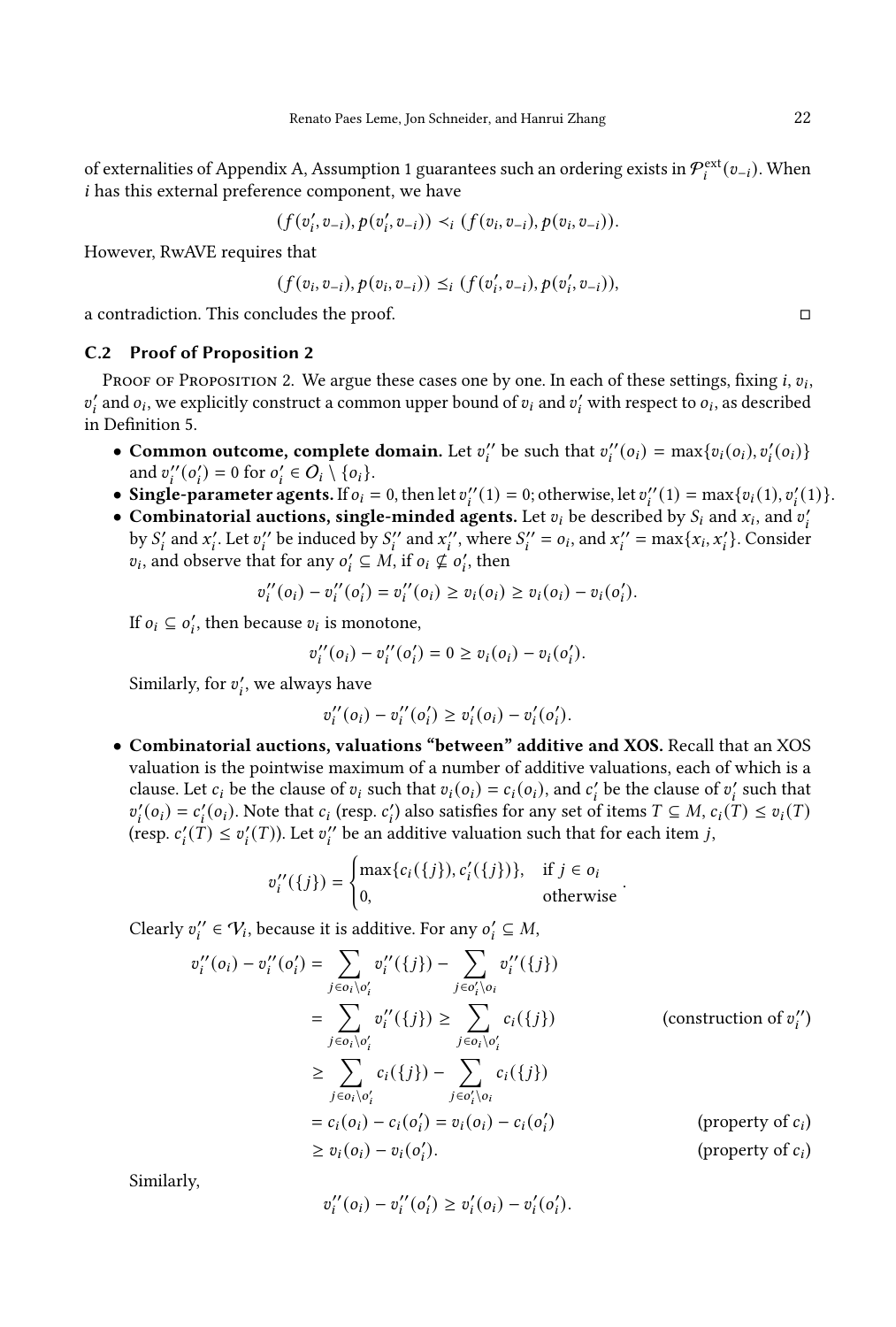• Combinatorial auctions, valuations "beyond" subadditive. Let  $C = \max\{v_i(M), v'_i(M)\},$ and  $v''_i$  be such that  $v''_i(\emptyset) = 0$ ,  $v''_i(T) = 2C$  if  $o_i \subseteq T$ , and  $v''_i(T) = C$  otherwise. It is easy to check  $v''_i$  is subadditive, and so  $v''_i \in V_i$ . For any  $o'_i$ , if  $o_i \subseteq o'_i$ , because  $v_i$  is monotone,

$$
v''_i(o_i) - v''_i(o'_i) = 0 \ge v_i(o_i) - v_i(o'_i).
$$

If  $o_i \nsubseteq o'_i$ , then

$$
v''_i(o_i) - v''_i(o'_i) = C \ge v_i(M) \ge v_i(o_i) - v_i(o'_i).
$$

Similarly,

$$
v''_i(o_i) - v''_i(o'_i) \ge v'_i(o_i) - v'_i(o'_i).
$$

• Metric space. Let  $v_i$  be induced by  $x_i$  and  $v'_i$  by  $x'_i$ . Let  $v''_i$  be induced by  $o_i \in O \subseteq X_i$ . Then for any  $o_i' \in O \subseteq X_i$ ,

$$
v_i''(o_i) - v_i''(o_i') = d_i(o_i, o_i') \ge d_i(x_i, o_i') - d_i(x_i, o_i) = v_i(o_i) - v_i(o_i').
$$

And similarly

$$
v_i''(o_i) - v_i''(o_i') \ge v_i'(o_i) - v_i'(o_i').
$$

#### C.3 Proof of Theorem [3](#page-10-1)

PROOF OF THEOREM [3.](#page-10-1) Fix an IC and NB mechanism  $M = (f, p)$ . By Proposition [2,](#page-9-0) the payment characterization (Theorem [2\)](#page-9-1) applies in this setting. To this end, for each  $o_c \in O_1 = \cdots = O_n$ , let  $p_i(o_c)$  be agent i's payment when the common outcome is  $o_c$ . For each valuation vector v, consider the following transformed valuation vector  $\hat{v}$ , where for each agent *i* and outcome  $o_c$ ,

$$
\hat{v}_i(o_c) = v_i(o_c) - p_i(o_c).
$$

Observe that for any *i* and  $v_i \in V_i$ , letting  $\langle v_i^{int} = \langle v_i^{int}(v_i) \rangle$ , for any  $o_c, o_c' \in O_1 = \cdots = O_n$ ,

$$
(o_c, p_i(o_c)) \prec_i^{\text{int}} (o'_c, p_i(o'_c)) \iff \hat{v}_i(o_c) > \hat{v}_i(o'_c) \lor (\hat{v}_i(o_c) = \hat{v}_i(o'_c) \land o_c \prec_i^{\text{tb}} o'_c).
$$

Now consider the behavior of  $\hat{f}$ , the transformed version of f, over all possible transformed valuations  $\hat{\mathcal{V}} = \{\hat{v} \mid v \in \mathcal{V}\}\$ , where we define  $\hat{f}(\hat{v}) = f(v)$ . Then, the above observation gives a way to derive  $\lt_i$ <sup>int</sup> from  $\hat{v}$  directly, and so we can define IC for  $\hat{f}$  based on  $\lt_i$ <sup>int</sup>. Note that  $\hat{f}$ corresponds bijectively to f, and  $(\hat{f}, p^{\text{zero}})$  is IC iff  $(f, p)$  is IC, where  $p^{\text{zero}}$  assigns 0 payment to all agents in all cases. In other words, one can view  $\hat{f}$  as an IC mechanism over  $\hat{V}$  without payments. Suppose  $|O_1| = |O_2| = \cdots = |O_n| = k$ . Observe that such transformed valuations  $\hat{V}$  can induce all possible strict total orders over outcomes: for example, in order for agent i's internal component of preference to be

$$
o_c^{(1)} \prec_i^{\text{int}} o_c^{(2)} \prec_i^{\text{int}} \cdots \prec_i^{\text{int}} o_c^{(k)},
$$

we only need

$$
\hat{v}_i(o_c^{(1)}) > \hat{v}_i(o_c^{(2)}) > \cdots > \hat{v}_i(o_c^{(k)}).
$$

Such a transformed valuation can be obtained from, for example,  $v_i \in V_i$  such that

$$
v_i = (k - i) + p_i(o_c^{(i)}).
$$

Now since  $\hat{f}$  is IC, it must induce a social choice rule over all strict total orders over the outcomes (i.e., it cannot assign different outcomes to two transformed valuation vectors inducing the same orders for all agents simultaneously), and moreover, this social choice rule cannot be manipulable. By the Gibbard-Satterthwaite Theorem [\[Gibbard, 1973,](#page-19-0) [Satterthwaite, 1975\]](#page-19-1), this social choice rule must either be dictatorship or use only two outcomes. The same characterization immediately applies to  $\hat{f}$ , and by the payment characterization extends to  $(f, p)$ , which concludes the proof.  $\Box$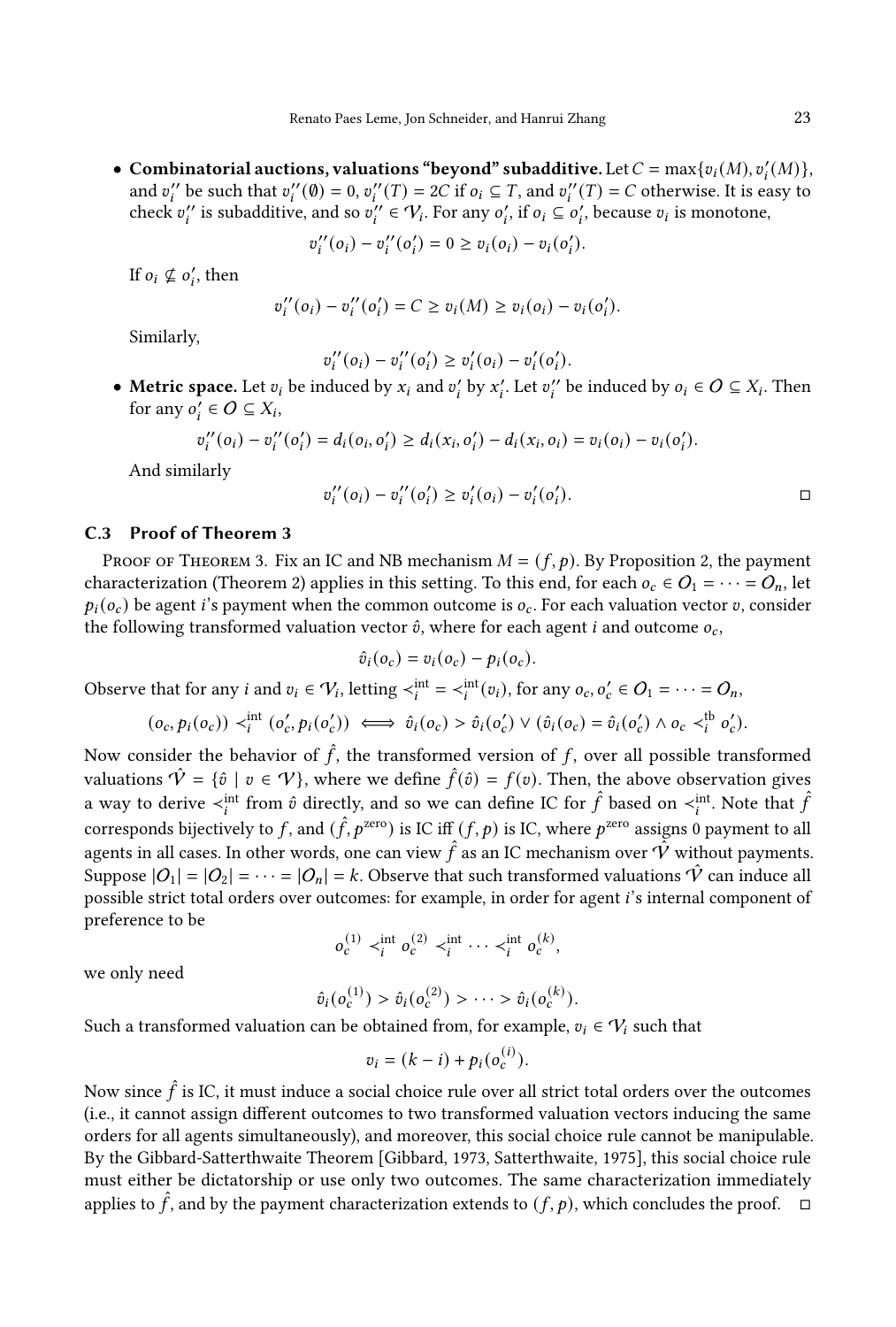#### C.4 Proof of Theorem [4](#page-11-0)

PROOF OF THEOREM [4.](#page-11-0) For any IC, IR and NB mechanism  $M = (f, p)$ , let  $o^{(1)}, \ldots, o^{(n+1)}$  be a decision list implementing M (with payment vectors  $p(o^{(1)}), \ldots, p(o^{(n+1)})$  and exception lists  $E(o^{(1)}), \ldots, E(o^{(n+1)}))$ . Such a decision list exists by Theorem [5](#page-11-2) (we do not even require this list to be order-oblivious). Without loss of generality, assume each agent can sometimes get the item — otherwise we can remove the agents who never get the item, since they can never affect the outcome and payments because of NB. Note that the empty outcome  $(0, \ldots, 0)$  can never appear in an exception list of another outcome  $o^{(j)}$ , because in that case  $o^{(j)}$  can never happen (since the payment vector corresponding to the empty outcome must be  $(0, \ldots, 0)$ , and the empty outcome is always satisfied). Moreover, if the empty outcome is ordered before another outcome  $o^{(j)}$ ,  $o^{(j)}$  must be in the exception list of the empty outcome, because, again, otherwise  $o^{(j)}$  can never happen. Given these facts, we can without loss of generality move the empty outcome to the end of the list, and assume  $o^{(n+1)} = (0, \ldots, 0)$ . Moreover, we renumber the agents so that  $o_i^{(i)} = 1$  for all  $i \in [n]$ . That is, in the *i*-th outcome, agent *i* receives the item. For brevity, let  $q_i = p_i(o^{(i)})$  for each  $i \in [n]$ .

Now observe that for any two agents *i* and *i'*, it cannot be the case that  $o^{(i)} \in E(o^{(i')})$  and  $o^{(i')} \in E(o^{(i)})$  simultaneously. This is because if that happens, then for the valuation vector v where  $v_i = q_i$ ,  $v_{i'} = q_{i'}$ , and  $v_{i''} = 0$  for  $i'' \notin \{i, i'\}$ , we must have  $f(v) \notin \{o^{(i)}, o^{(i')}\}$ . However, for the valuation vector v' where  $v'_i = q_i$  and  $v'_{i'} = 0$  for  $i'' \neq i$ , we must have  $f(v') = o^{(i)}$ . In other words, *i'* can affect *i*'s outcome and payment without affecting *i'*'s own outcome or payment, which violates NB.

We define the following "domination" binary relation over agents: we say *i* dominates *i'* if  $o^{(i)} \in E(o^{(i')})$ , or  $i < i'$  and  $o^{(i')} \notin E(o^{(i)})$ . Intuitively, if i dominates i', then if  $o^{(i)}$  is feasible (i.e.,  $v_i \geq q_i$ ) then  $o^{(i')}$  cannot be chosen. Observe that any two different agents *i* and *i'* are comparable under the domination relation, i.e., one of the two must dominate the other, and it is never the case that the two agents dominate each other simultaneously (because it cannot be the case that  $o^{(i)} \in E(o^{(i')})$  and  $o^{(i')} \in E(o^{(i)})$  simultaneously, as argued above).

Below we argue by contradiction that the domination relation actually is a total order over agents. In particular, it does not have 3-cycles. Suppose otherwise, i.e., there exist *i*, *i'* and *i''*, such that *i* dominates *i'*, *i'* dominates *i''*, and *i''* dominates *i*. Then for the valuation vector *v* where  $v_i = q_i$ ,  $v_{i'} = q_{i'}$ ,  $v_{i''} = q_{i''}$  and  $v_{i'''} = 0$  for all  $i'' \notin \{i, i', i''\}$ , we must have  $f(v) \notin \{o^{(i)}, o^{(i')}, o^{(i'')} \}$ . However, for v' where  $v_i' = q_i$ ,  $v_{i'}' = q_{i'}$  and  $v_{i'''} = 0$  for all  $i'' \notin \{i, i'\}$ , we must have  $f(v') = o^{(i)}$ . This means i'' can affect i's outcome and payment without affecting i'''s own outcome or payment. violating NB.

Now we argue that the total order given by the domination relation is precisely one possible order that can be used in a sequential posted-price mechanism to implement  $M$ . In particular, the following sequential posted-price mechanism is equivalent to the decision list implementing  $M$ : repeatedly visit the agent who dominates all other agents among unvisited ones. Upon visiting each agent *i*, offer the price  $q_i$ . If  $v_i \geq q_i$ , then let  $f(v) = o^{(i)}$  and  $p(v) = p(o^{(i)})$ . Otherwise, continue the process. Terminate the process and let  $(f(v), p(v)) = ((0, \ldots, 0), (0, \ldots, 0))$  if there is no unvisited agent left. One can check this sequential posted-price mechanism does precisely what the decision list does. □

<span id="page-24-0"></span><sup>&</sup>lt;sup>9</sup>One subtlety is it is possible that there exists some *i*'' where  $q_{i''} = 0$ . This does not affect the argument much, because such an  $i''$  cannot appear in the exception list associated with any other nonempty outcome, and  $i''$  must be agent n. Then one can assume without loss of generality that  $i' \neq n$ , and the rest of the argument still works. Similarly one can fix the argument for the nonexistence of 3-cycles below.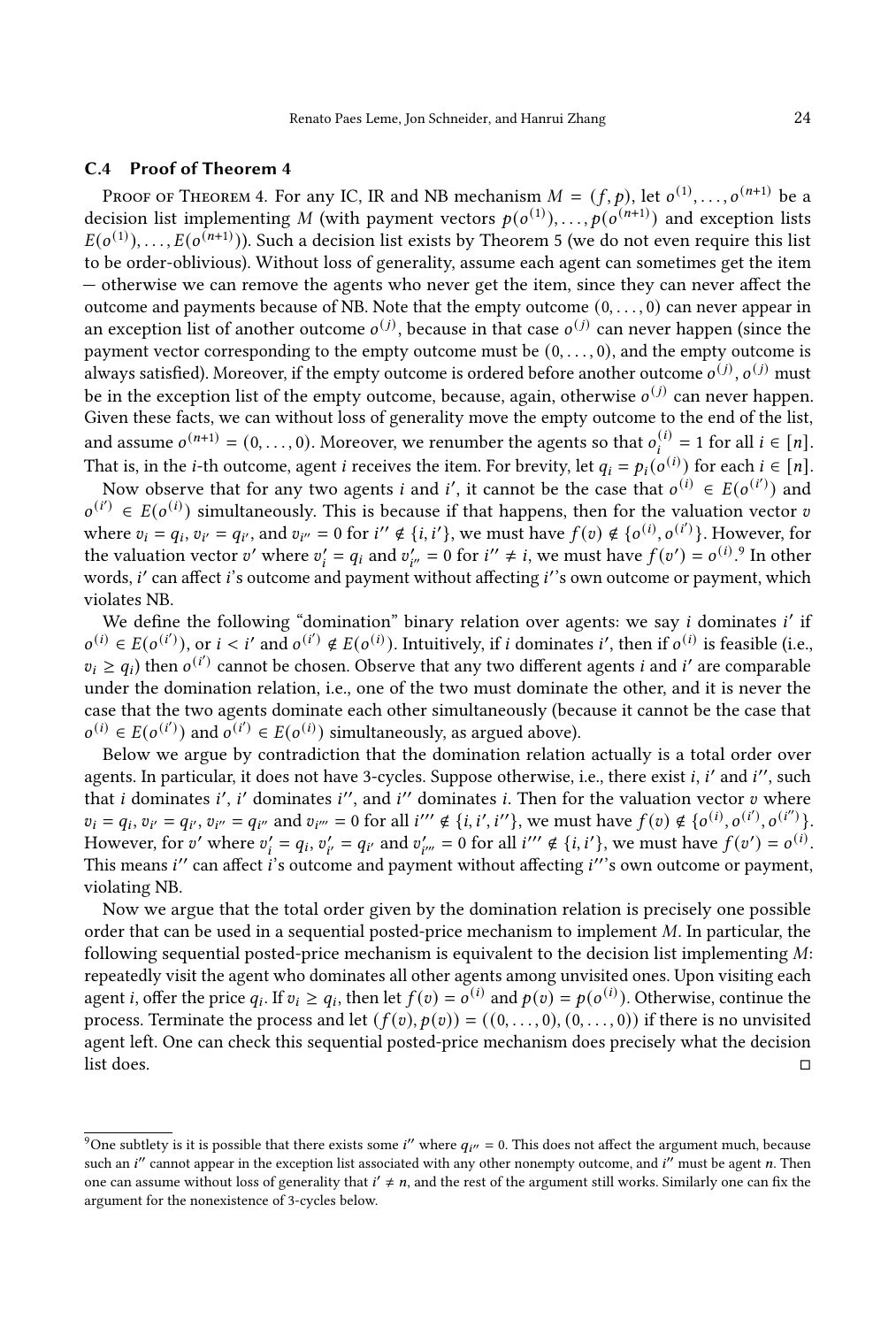#### C.5 Proof of Lemma [1](#page-13-0)

PROOF OF LEMMA [1.](#page-13-0) Suppose to the contrary that both  $f(v) = o$  and  $f(v') = o'$ . Choose v'' such that  $v''_i = \min\{v_i, v'_i\}$  for each  $i \in [n]$ . The plan is to argue that  $f(v'') = f(v)$  and  $f(v'') = f(v')$ simultaneously, a contradiction. We only need to show  $f(v'') = f(v) = o$ , for which it suffices to inductively argue that for each  $i \in [n]$ ,

$$
f(v) = f(v_1, \ldots, v_{i-1}, v_i'', v_{i+1}'', \ldots, v_n'') = f(v_1, \ldots, v_{i-1}, v_i, v_{i+1}'', \ldots, v_n'').
$$

Fix some  $i \in [n]$ . By the induction hypothesis,

$$
f(v_1,\ldots,v_{i-1},v_i'',v_{i+1}'',\ldots,v_n'')=f(v)=o.
$$

Observe that  $v_i \ge v''_i$  since v satisfies both o and o', and v'' is the maximum of  $p(o)$  and  $p(o')$ . Consider the following 2 cases:

•  $o_i = 0$ . In this case, because M is IC, f must be monotone (by Myerson's characterization of single-parameter IC mechanisms [\[Myerson, 1981\]](#page-19-33)), so decreasing agent *i*'s value from  $v_i$  to  $v''_i$  cannot change the personal outcome (or payment) of agent  $i$ , i.e.,

$$
f_i(v_1,\ldots,v_{i-1},v_i'',v_{i+1}'',\ldots,v_n'')=f_i(v_1,\ldots,v_{i-1},v_i,v_{i+1}'',\ldots,v_n'').
$$

Now since  $M$  is NB, the above implies

$$
f(v_1,\ldots,v_{i-1},v_i'',v_{i+1}'',\ldots,v_n'')=f(v_1,\ldots,v_{i-1},v_i,v_{i+1}'',\ldots,v_n'').
$$

•  $o_i = 1$ . In this case, because *M* is IC, fixing other agents' valuations, the menu agent *i* faces is a take-it-or-leave-it offer with price  $p_i^o \le v_i^o$  (again by Myerson's characterization). So, decreasing *i*'s value from  $v_i$  to  $v''_i$  results in the same outcome and payment, because both  $v_i$ and  $v_i^{\prime\prime}$  are no smaller than  $p_i(o)$ . Again, since M is NB, this implies

$$
f(v_1,\ldots,v_{i-1},v_i'',v_{i+1}'',\ldots,v_n'')=f(v_1,\ldots,v_{i-1},v_i,v_{i+1}'',\ldots,v_n'').
$$

This finishes the induction step, and shows that  $f(v) = f(v'')$ . But then similarly one can show  $f(v') = f(v'')$ , which leads to a contradiction because  $f(v) = o \neq o' = f(v')$ . This concludes the  $\Box$ 

## C.6 Proof of Theorem [5](#page-11-2)

PROOF OF THEOREM [5.](#page-11-2) Given an IC, IR, and NB mechanism  $M = (f, p)$ , we explicitly construct a decision list implementing this mechanism. We first construct a "decision tree" (which is quite different from a normal decision tree), which we will later turn into a decision list. The decision tree we construct is of the following form: each node is associated with a set of outcomes, which we call the domain of the node, and a single outcome in the domain. In particular, the domain of the root is  $O$ . Each node may have any number of children, with the constraint that the domain of any child of a node is a strict subset of the domain of its parent (so the decision tree must be finite). The way we choose an outcome using such a decision tree is the following: starting from the root, at every node, we check whether the valuation vector  $v$  satisfies the outcome associated with the node. If yes, then that outcome is the one we choose. Otherwise, we move on to an arbitrary child of the current node satisfying the following condition:  $v$  does not satisfy any outcome that is not in the domain of that child (we will see from the construction that such a child always exists), and repeat the above procedure. The intuition behind the procedure will become clear momentarily.

Now we construct the tree. For any set of outcomes  $S \subseteq O$ , let  $v^S$  be such that for each  $i \in [n]$ ,

$$
v_i^S = \max\{p_i(o) \mid o \in S\}.
$$

We start from the root, whose domain is O, and let  $f(v^O)$  be the outcome associated with the root. This means the tree should choose  $f(v^O)$  whenever it is satisfied. This is in fact consistent with